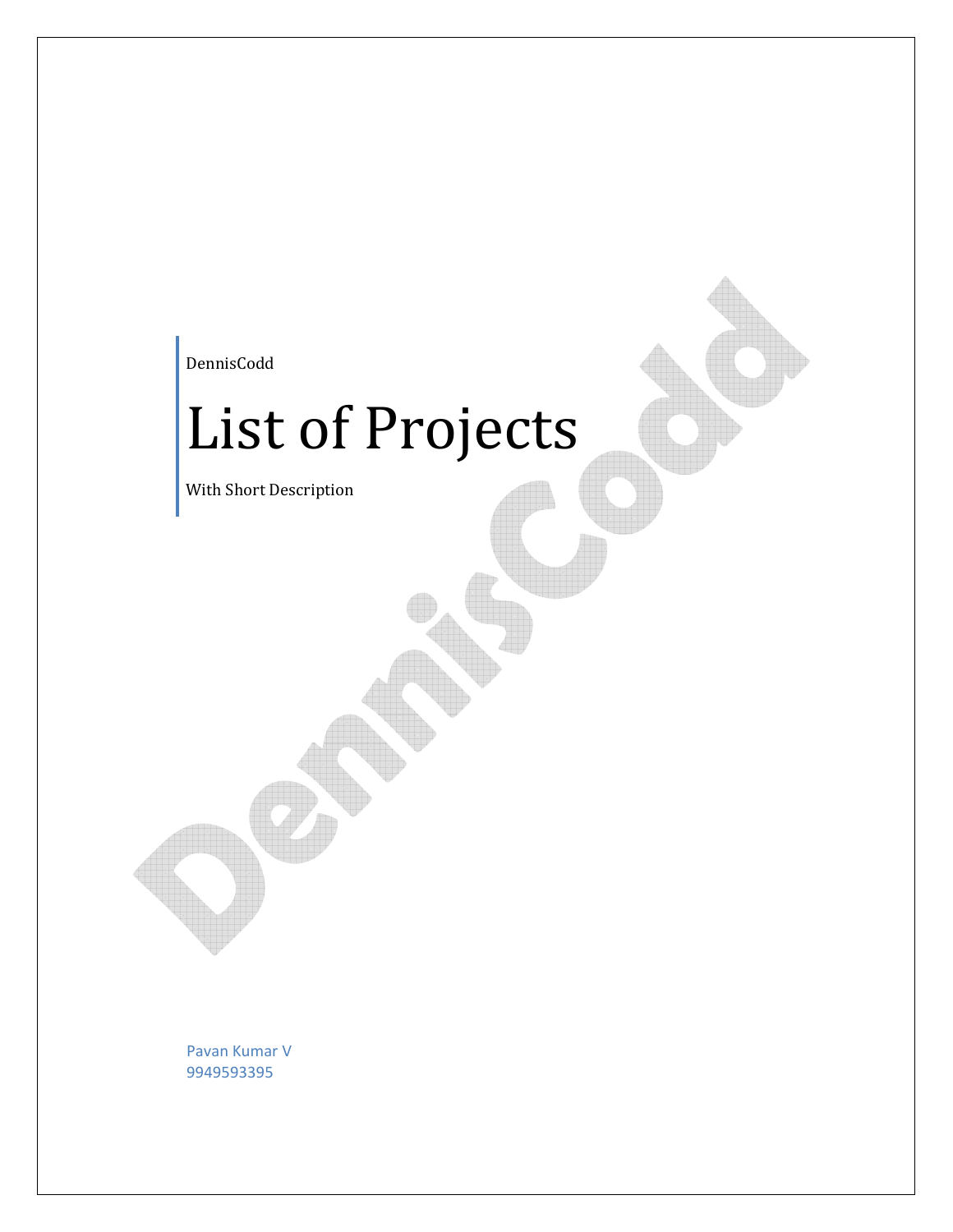### **Contents**



Page $\angle$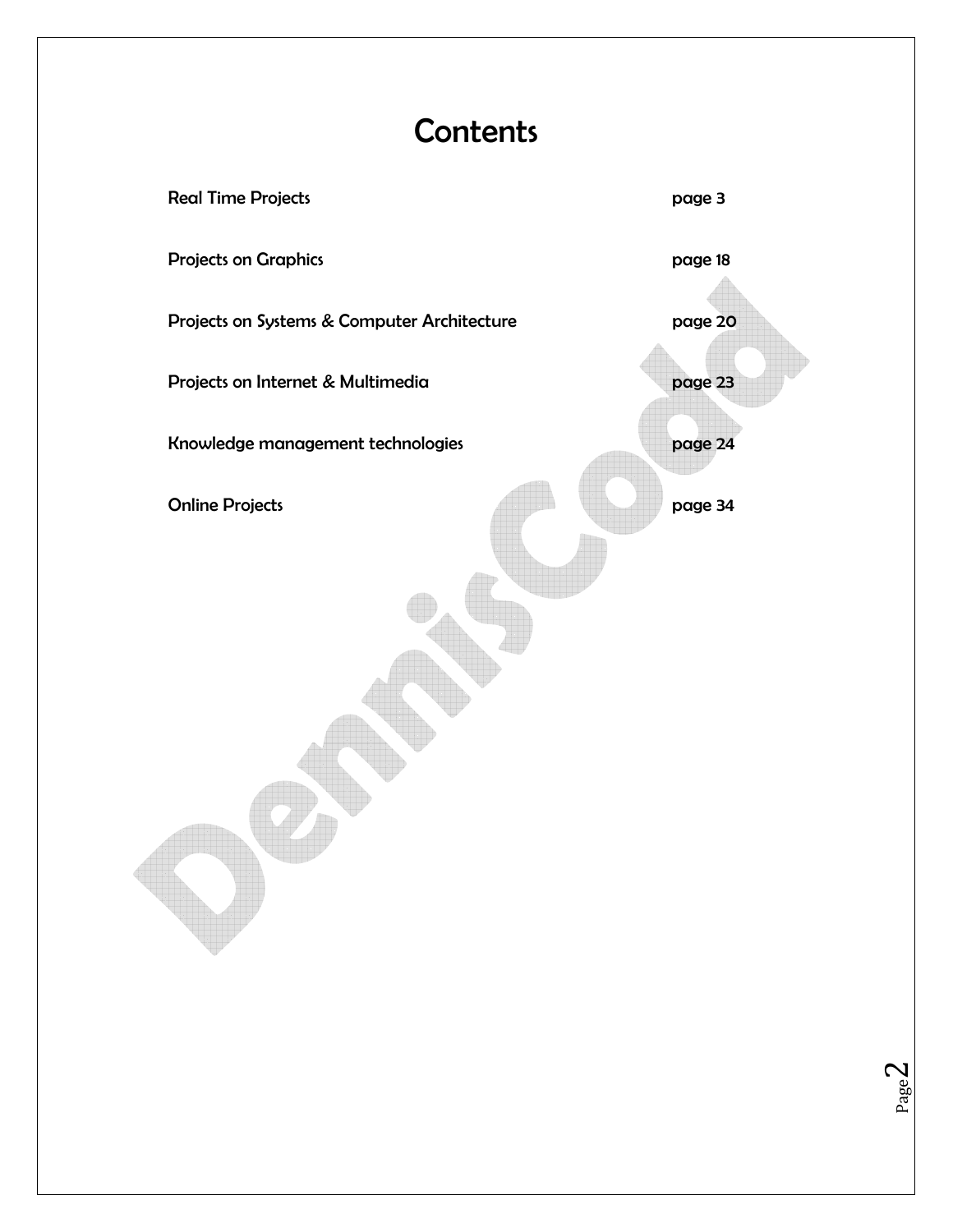## Real Time Projects done for Corporate Companies.

### **Client: Matrix Global Ltd., Hyderabad**

### **Project: Complete automation of Matrix Global**

Description: Matrix Global is a Pharmaceutical Company. It has three departments to be automated. These are Mainly Production, HRMS, and Accounts. Production Division consists of Inventory Section, Quality Control Section, Production Section and Sales Section. The project team has taken each section activity into one Module. Each and every section has Inter-module relation ship. Inventory Section is basically meant for receiving the raw material and maintain the record of receiving material. From this section only the material will be sent to Quality Control and Consumption section on day to day basis. The Inventory management system will keep track the record of incoming and outgoing material. The quality Control and Consumption section will be consuming the material according to the need of the sales section. The material will be consumed from the Inventory management section. Based on the production requirements this department will consume the required raw material from the inventory section. The production department will keep the track of production details of the batch and day. The production will be purely depends on the purchase orders of the sales section. The purchase orders of the distributors will be queued in the system and the remaining process will be automatically done by the system. The sales division will be making the sales invoices to the distributors according to the purchase orders.

The Accounts Division has different sections like Accounts Receivables, Accounts Payable, General Ledger and Asset Management System. Accounts Receivables will keep track the record of receipts of the company. Account Payable will keep track the record of all payments from the company. General ledger will keep track of all financial transactions of the company. Assets Management module will keep track of all the purchases related to the Fixed assets . This accounts department will have inter module relation ship with all the other modules of the company.

HRMS division keeps tack of all the employees' details, attendance, performance and payroll. This division is also has inter‐module relation with all the modules. Because the system is automated completely with password authentication system.

p<sub>age</sub>d

Divisions:

- **Production**
- **Acounts**
- **HRMS**
- **CRM**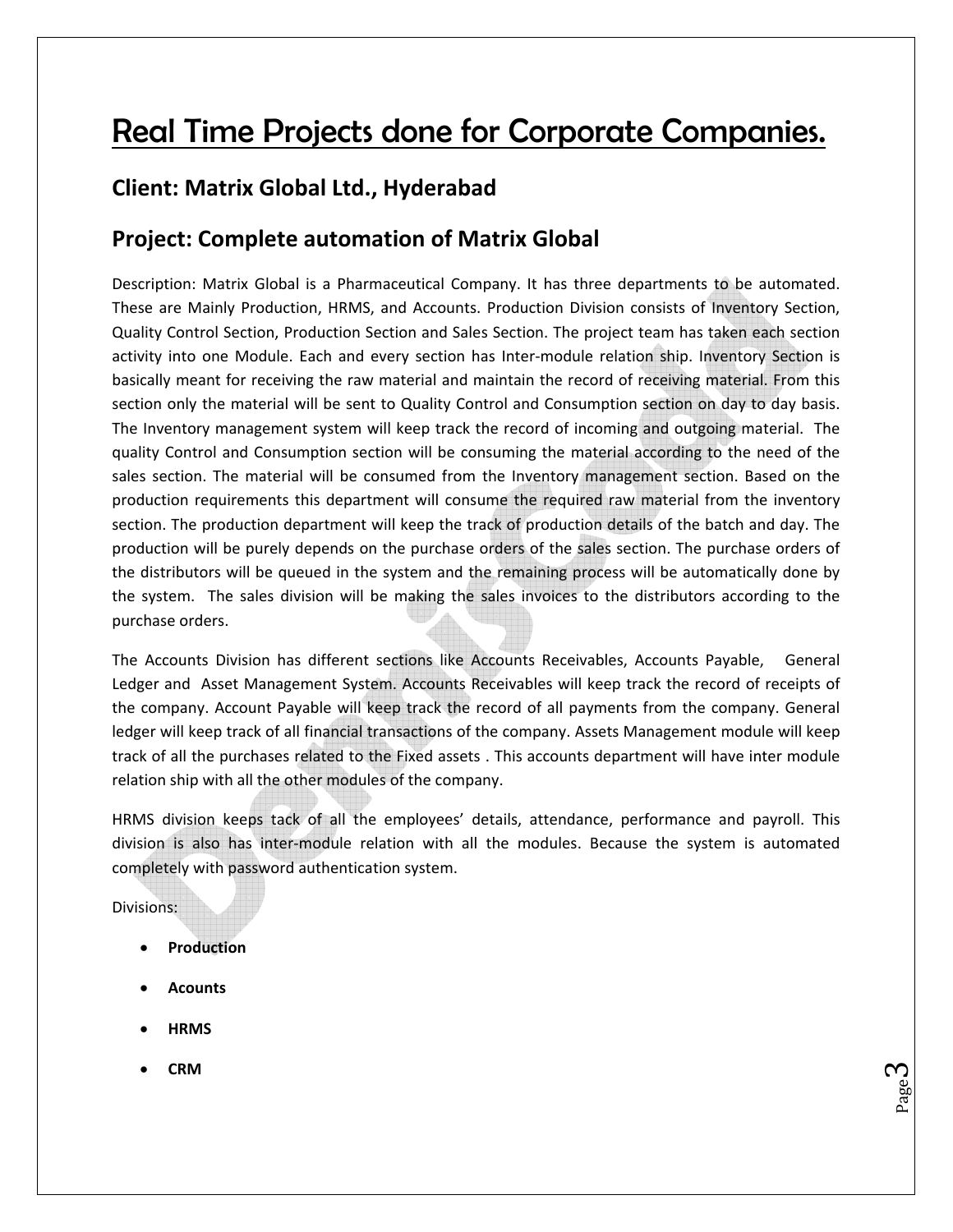### **Employees Attendance (Payroll Muster) Client: Frontline Software Ltd. Chennai**

Employee Attendance is an extension module for the existing Payroll system customized for the the client company. Attendance Monitoring System should be a web application that records the employee login and logout details. The end‐user of this system falls in two categories like employee and Administrator. The employee uses the system to record his in time and out time details. The Administrator uses this application to view the employee attendance pattern. The user interacts with the Attendance Monitoring System using Front end screens. The administrator can register a new employee with all his details. Organizations spend a lot of time, cost and effort for recording, maintaining and utilizing the time and attendance data of employees. This requires the time-office to record the IN/OUT timings, track leave, and then use this data for generating payroll at the end of every month. It thus becomes a tedious and a repetitive process, with a huge scope for human error. Along with the daily attendance records, AMS also provides numerous other features like over-time, late arrival, out duty, compensatory offs, etc. It is a role based and a client server system and can be configured easily to incorporate the changing business rules like late coming policy, leave group policy, out duty policy, holidays, etc.

- HRMS
- Accounts.

### **Performer**

### **Client: Frontline Software Ltd, Chennai**

**Project Profile:** Employee Performance Monitoring System should be helpful for HR Personnel to keep track of all employees' work details. It keeps the tract of the employee how effectively working for the task assigned. As most everyone is aware, from a business standpoint, we live in a numbers‐based society. In all businesses, whether a small company with a dozen employees or a large conglomerate of thousands, the focus is on the bottom line. Executives are scrutinizing annual, quarterly, monthly, weekly, and even daily reports to determine how productivity is affecting profits. Most importantly, they are looking for ways to make those numbers climb. Too often, concentration on the bottom line has major effects on employee morale. Management can focus so intently on daily production numbers that they quite literally forget the names of their employees, referring to them only by an employee ID number. Imagine this for just a moment: The application should allow the user to add, modify, delete, cancel and save the record of the employees' work details. Employee No Employee Name Task Assigned Date Assigned (mm:dd:yy) Time Spent (hrs) Modules:

- HR
- Team Lead
- Employee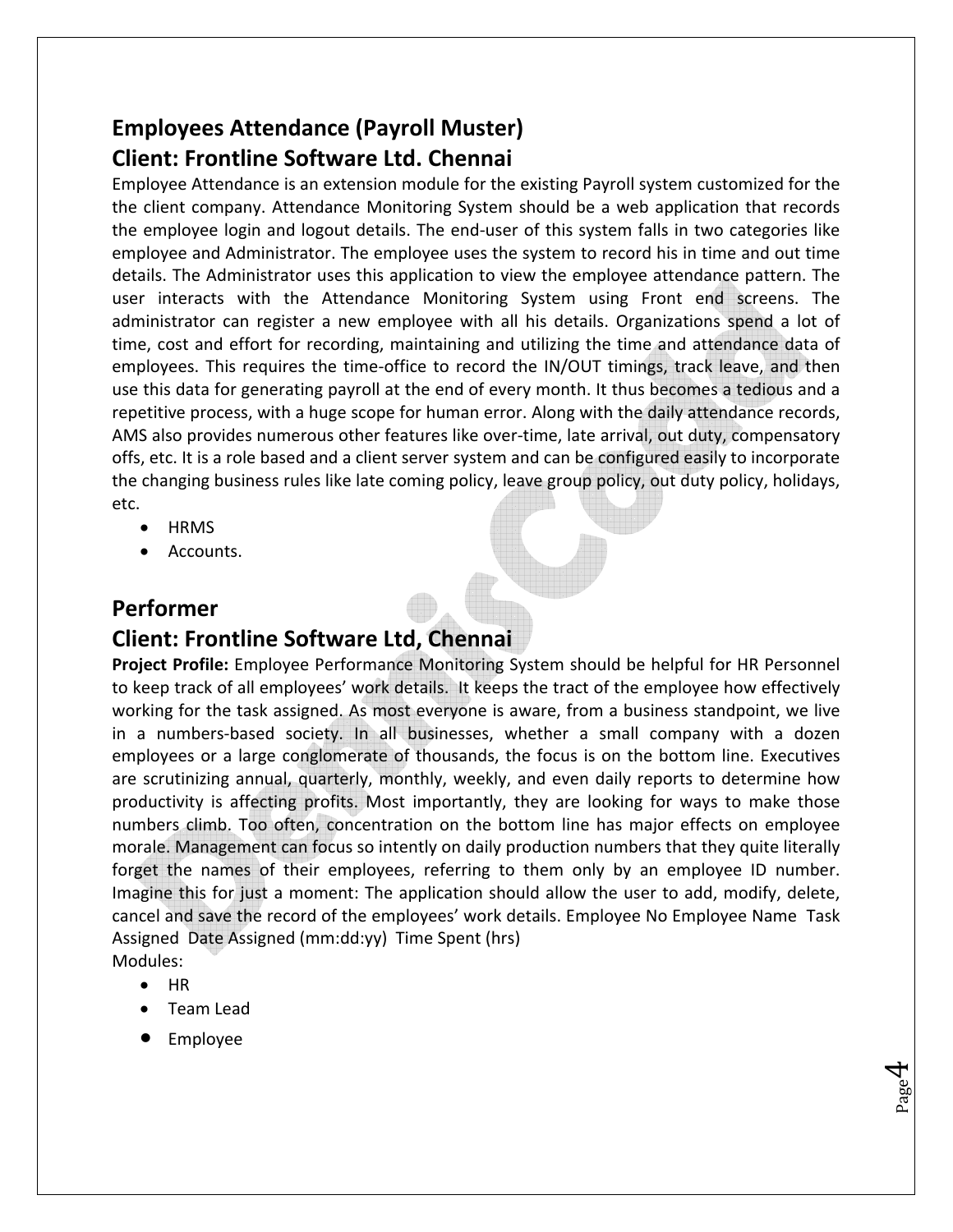### **Apartment hunting guide Client: M/s Hema Estates, Hyderabad**

Apartment Hunting Guide is a web application that facilitates users to search for apartments/ house. With Software professionals facing the ever-increasing struggle between work and life activities, there is an appeal for freedom from homeowner related responsibilities. With relatively limited free time and greater accessibility to leisure pursuits, many opt for playing – not working on the house. Some have time for both, but when forced to make a choice, many are choosing to spend more time living their lives and less time repairing and maintaining properties Through this Apartment Hunting Guide the user can specify whether he wants to purchase the house or rent a house. User can search for the apartments / houses using the following criteria. City Area Address Space Amenities House Type (Apartment / Independent House) Number of Bed Rooms The search results are displayed with the following details: Apartment / House name Rent / Sales Basis Cost Range House Type (Apartment / Independent House) Contact Person Contact Number

Modules:

- Administrator
- User

### **Budget Analysis System Client: Pontiff Consulting Pvt Ltd, Chennai**

The Budget Analysis System (BAS) provides a framework for formulating, documenting, and calculating budgets, including estimation of uncertainty, hence the reliability of the budget. BAS allows representation of multiple inlets within a sediment budget that can be local or regional. The model formulates a budget by allowing the user to create a series of cells and arrows representing sources and sinks which characterize the conceptual budget. Sediment budget cells, arrows expressing directions of net, left‐, and right‐directed transport rates, and notation of P and R values comprise what is called the sediment budget topology. SBAS automatically formulates and substitutes these quantities into the budget equation based on the origin, terminus, and direction of arrows representing rates. This visual procedure allows an integrated quantitative budget to be formed based on the conceptual budget, which satisfies the macro‐ budget. Budget Analysis system is a Novel project which is developed for the organizations first time in the history. This project is developed in accordance with the Account Module subset of account payables and Account Receivables. It is also indirectly depending on the Accounts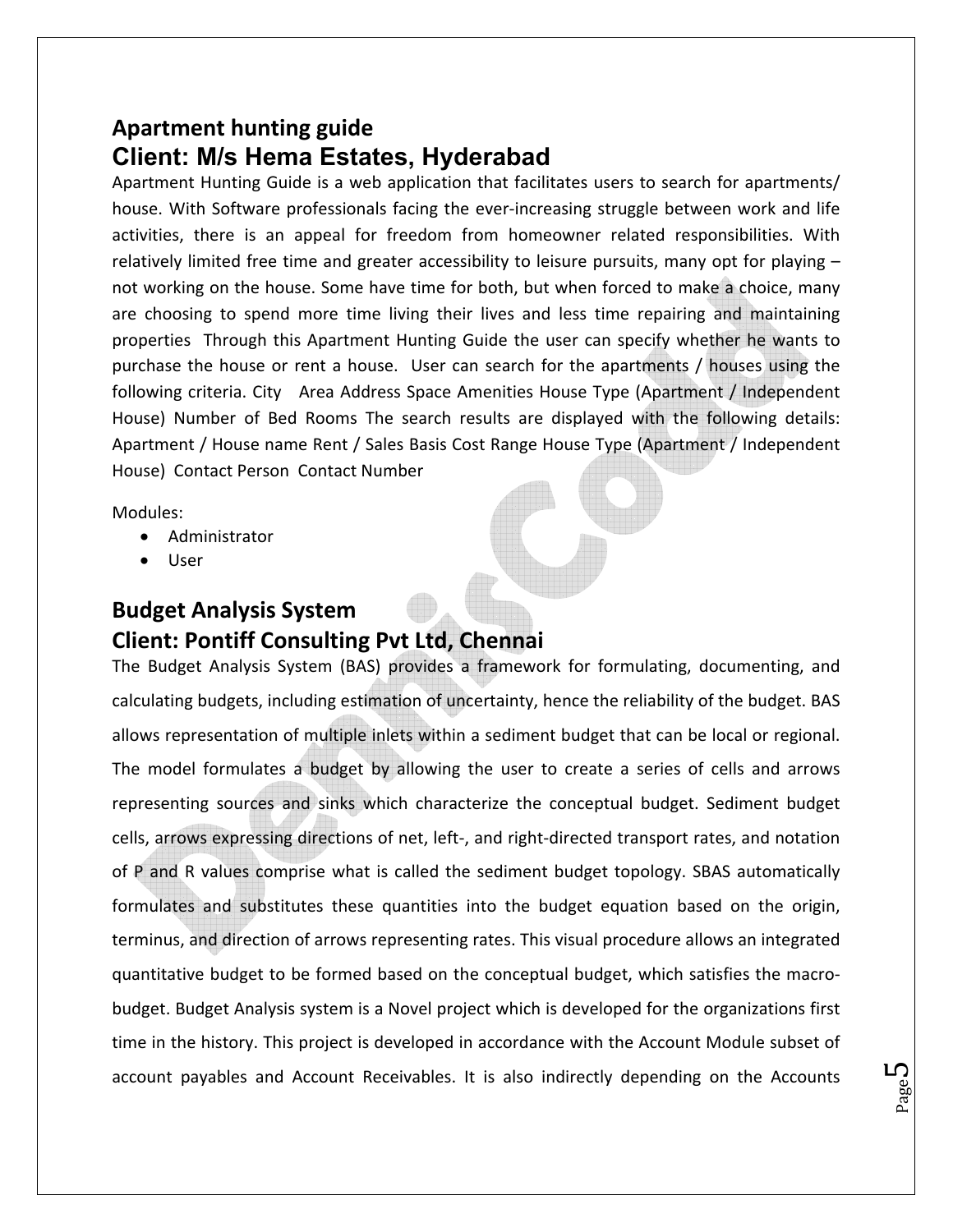module Asset Management System. Budget Analysis System is a project which is revealing the importance of the budgeting items with the time frame to purchase the budgeting item. This feature was not yet developed in any modules of Accounting software including Tally or ERP packages.

Modules:

- 1. Expenditure
- 2. Revenue
- 3. Assets
- 4. Budgeting Items

### **Corporate Training Management System**

### **Client: IDOLAFORI, Hyderabad.**

 IDOLAFORI has given valuable guide lines and help their students placed in big concerns. Their unique training will help in learning the basics properly and will pave way to successful training in other chosen areas. They train you in the technologies and methodologies that the industry is looking for. Our training is aimed at Global requirements and therefore their trainees become attractive for domestic corporates. The Training Department of the company administers training functions and is headed by Director (HR & Training). The training is organized based on a training directive issued by the management. The directive required the training department to maintain a number of records and forms collectively these may be referred to as 'Training Records" These are; Training programme details: (name, start date , end date no of participants instructor, internal, external). Individual training record. Programme wise participant's details. Costing of Training. ROI Training Metrics. List of Instructors. Curriculum description of all inhouse programs. List of books and othr material held in the training library. Training Budget.

**D**aged

Modules:

- **1. The Training Metrics**
- **2. The Training Program Details**
- **3. Attendence Sheet**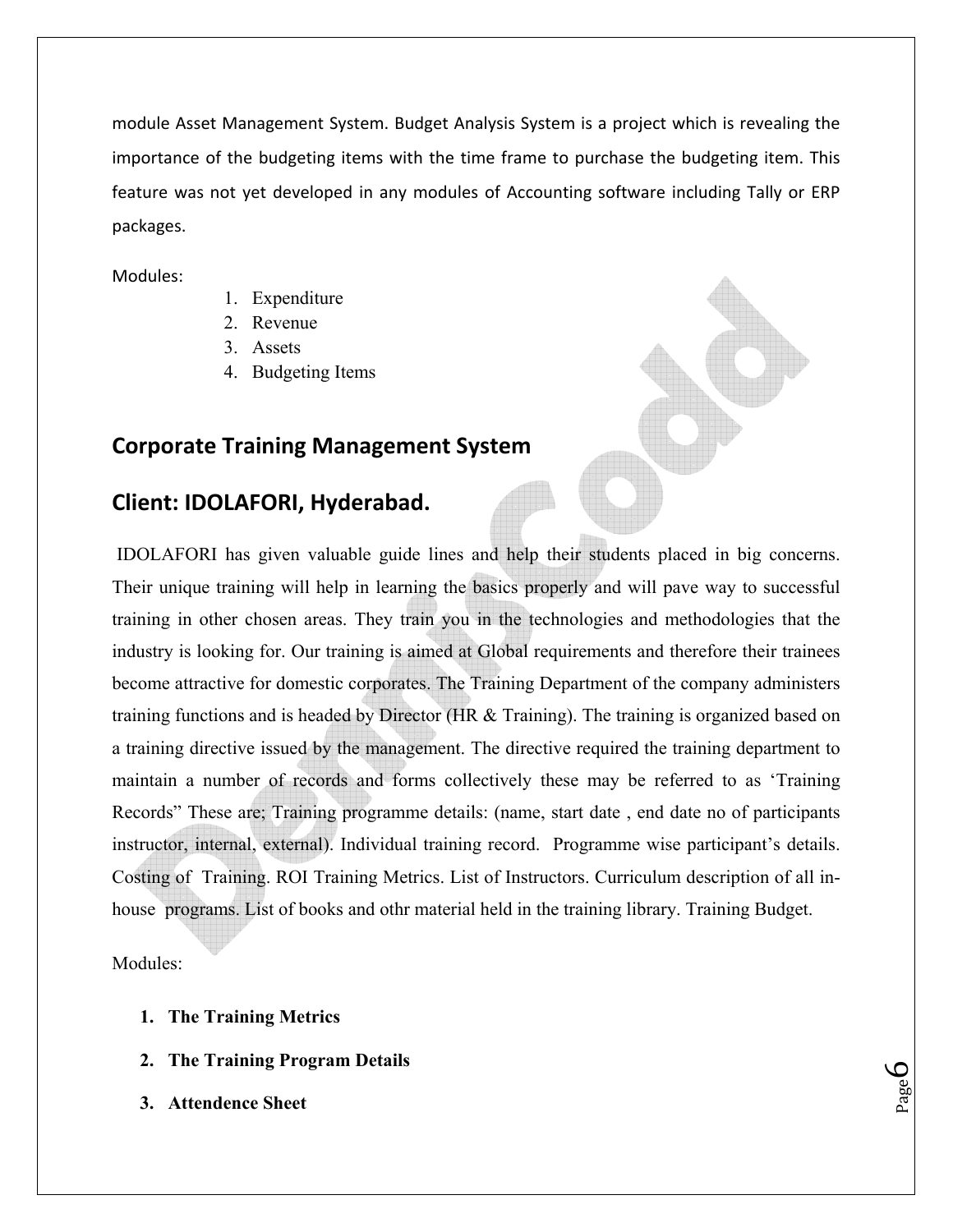- **4. Cost of Training**
- **5. Employee Details**
- **6. Instructors**
- **7. Log in**

#### **EMPLOYMENT EXCHANGE SYSTEM ( Proposed)**

#### **Client: The Chief Employement Exchange Officer, Hyderabad**

Employment exchange System is an application that allows the officer at the employment bureau to search for a suitable candidate in case the opportunity arises. The application allows the user to register with the application on providing the following details . In this system the Administrator will create the table of Employment Exchange offices. In this table employment exchange Office name, address, phone no. emailed, username and password etc will be available. This table will be stored in the database. The graduates details will be stored in the unemployed graduate details table. This table will be stored in the database. This table can be accessed by the companies who wants to recruit the suitable candidates for the forms. The companies will register the details in the company new registration screens. Through this screens the companies will furnish all the particulars and they will furnish the required username. The user name will be checked with the administrator and will be granted. Once the username is granted the password will also furnished by the company. All the particulars will be stored in the company details table. The student module is used to see his own details register with the employment exchange office.The module enable the candidate to view the list of companies and details of the jobs available in the company.

Page<sup>7</sup>

**In this project the following modules can be distinguished.**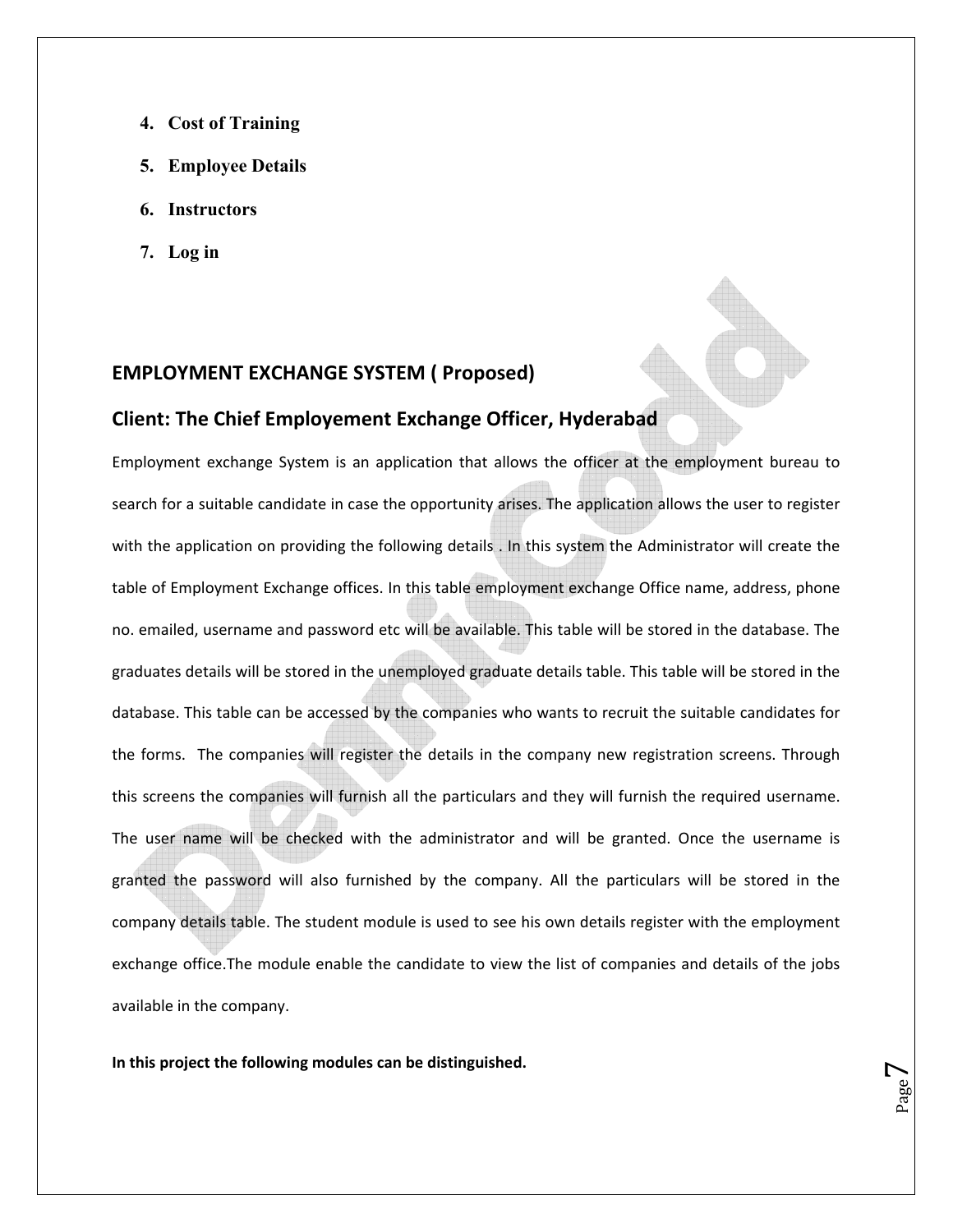- **1. Administrator**
- **2. Employment Exchange Officer**
- **3. Candidate (student)**
- **4. Company.**

### **Automation of College Administration. Client: Sarojinidevi Womens Degree College, Hyd.**

Examination Process System is an excellent application which will be facilitating the students to know their results of their examination time to time. The Controller of Examinations is the chief of conducting all the examination in the college. The examination will be conducted periodically weekly, monthly, quarterly, half yearly and Yearly. All the examinations results should be monitored and take the effective roll in monitoring the student. The final yearly examinations conducted by the university should be available for all the students. The alerts should be generated for the students who got less marks in the internal examinations. The Module Description:

- 1. Administrator module is used to add, modify or delete the details of the students.
- 2. This is module is used for adding, modifying or deleting the details of the staff.
- 3. This module is utilized for the management to view the results of the students results.
- 4. The Management can view the details of the results of the students and call for the faculty who is responsible for the poor results of the examination.
- 5. This module can be utilized for the dual purposes of the administration department and management to asses the performance of the students

**Baged** 

The Departments in the college: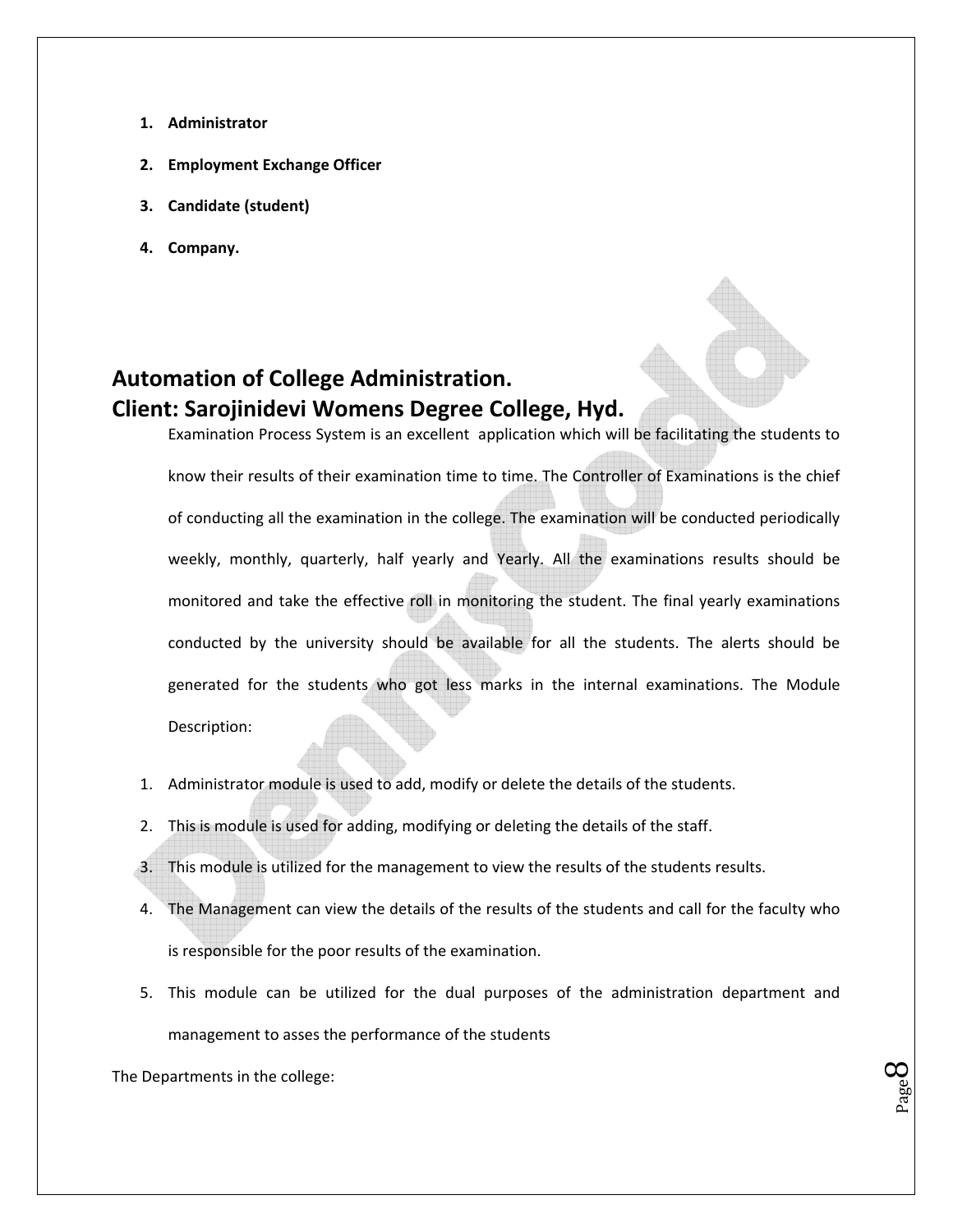- 1. Administration Dept
- 2. Accounts Dept.
- 3. Examination Branch.
- 4. HRMS.

### **Automation of Multi Specialty Hospital.**

#### **Client: Kurnool Multi Specialty Hospital, Kurnool.**

Hospital Management System is an application which automates the routine tasks of the front‐ office in a hospital. It maintains the Details of administration, doctor and receptionist. The application allows the administrator to register the employees into the hospital like doctors, receptionist. The receptionist should admit the patient into the hospital with information patient id, patient name, address etc. In the doctor department the doctor will analyze the patient records given by the receptionist and give the prescription to the patient. It also automate the Lab reports and doctor's prescription and etc. System should automatically generate a unique employee Id that can be used to Track the employee's details. After successful admission of an employee system should display a proper message. Any user want to log in to the screens has to give his user name and password. The user name and password should be verified with the employee details table where the user name and password is recorded. The password is recorded in encrypted format. When ever the password is checking with encrypted format storage data we created the decrypted format to tally the password given by the user. The project team has identified the problem and basically the project is developed on Five Departments namely:

p<sub>age</sub>9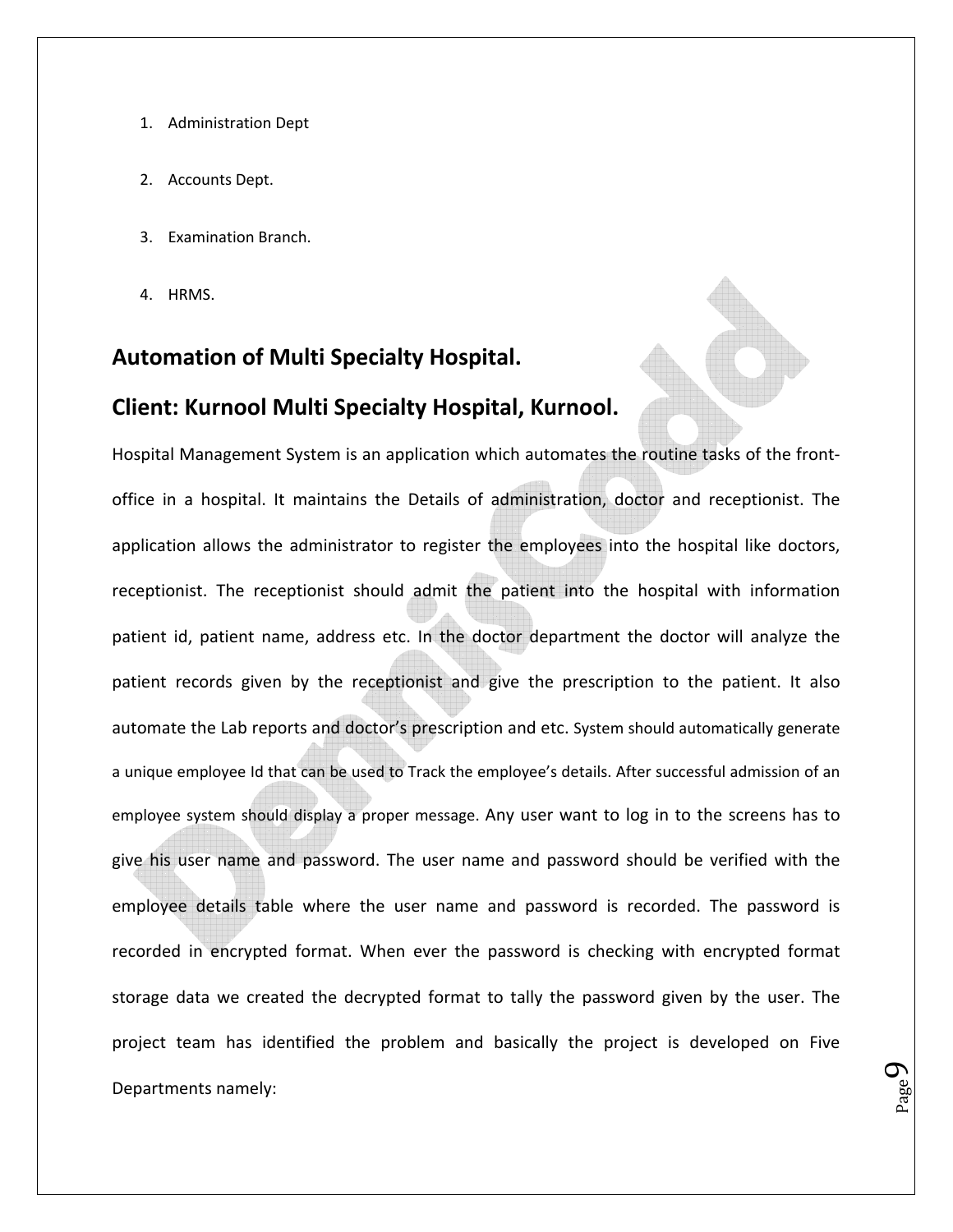- 1. Administrator or Admissions.
- 2. Accounts.
- 3. Receptionist
- 4. Doctor
- 5. Lab

### **The Intranet Mailing System ( IEEE STANDARDS ) Client: ORAPPS, HYDERABAD**

This project is about a mailing system within a LAN environment. The Intranet Mailing System application allows you to store, access, view, modify and manage a wide spectrum of information generated within your company. All file types, text files, HTML files, audio, and all popular MS Office documents can be stored within your company Intranet Mailing System Mailing System. Easy to drag & drop files and folders from your local disk right to the Intranet Mailing System Mailing System. Also you ca edit on‐line documents overwriting or saving a new version of the existing files. May it be a corporate office or a lab or any organization for that matter, this is going to be a useful one to communicate between individuals as well as departments. The security issues have not been handled in this initial version. This means that your mails can be opened on the server. This issue was not resolved in this first version because nobody can open the mails from their nodes, i.e. from client side anyway. And access to the server is definitely restricted in all organizations. Hence the requirement was not felt. However, it will be taken care of in the future release of the full-fledged mailing system. Intranet Mailing System administrators can synchronize users that are located within their existing active user database. This solves the problem of users having multiple usernames and passwords for different applications and greatly reduces administrator resources.

 $_{\rm Page}10$ 

Modules: Administrator, User,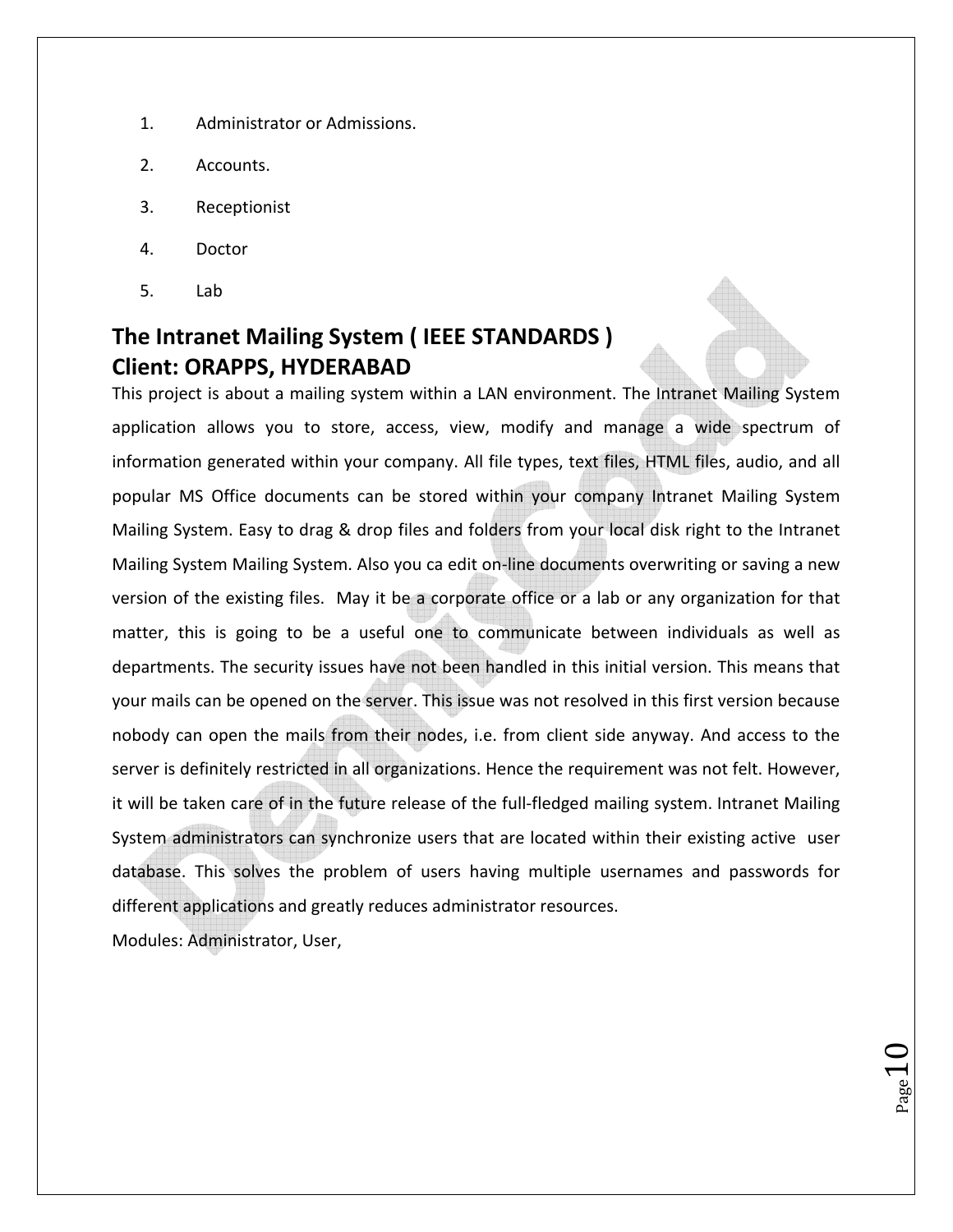### **Inventory Management System**

### **Client: Rane Break Linings Ltd., Chennai, Hyderabad, Delhi.**

So far this Inventory management system is developed in accordance with the Purchase Orders from the distributors integrated with the P.O to the Raw Material Suppliers. In this project the team has developed an algorithm to raise the PO to RAW Material suppliers. They developed this project with good inter module relation ship and Module decomposition. The project is to give the solution for the good stocks maintainability in the Manufacturing Units. This is going to be a hot cake for all Manufacturing units who want to have consistent development in their business. Inventory management involves large number of issues such as fixing levels of inventories, size of inventory to be carried on pricing, order quantity, storage facilities and effective information system.

#### **Performing requirements**

- To utilize available storage space
- To maintain adequate inventory
- To ensure proper safety and materials of production
- To keep down investment and inventory at minimum
- To generate purchasing orders to the suppliers
- To monitor the check against loss of materials

**Modules of the project:** There are three modules in this project. The three modules have inter‐ relationship and decomposition for the user interface. User authentication is given with password security.

### **IndianStudent.com (Portal Development)**

### **Client: Maasai Consulting Ltd., Chennai**

This portal development is basing on the students information getting across the Country from every University. This portal development is going to be a good hit in distributing the total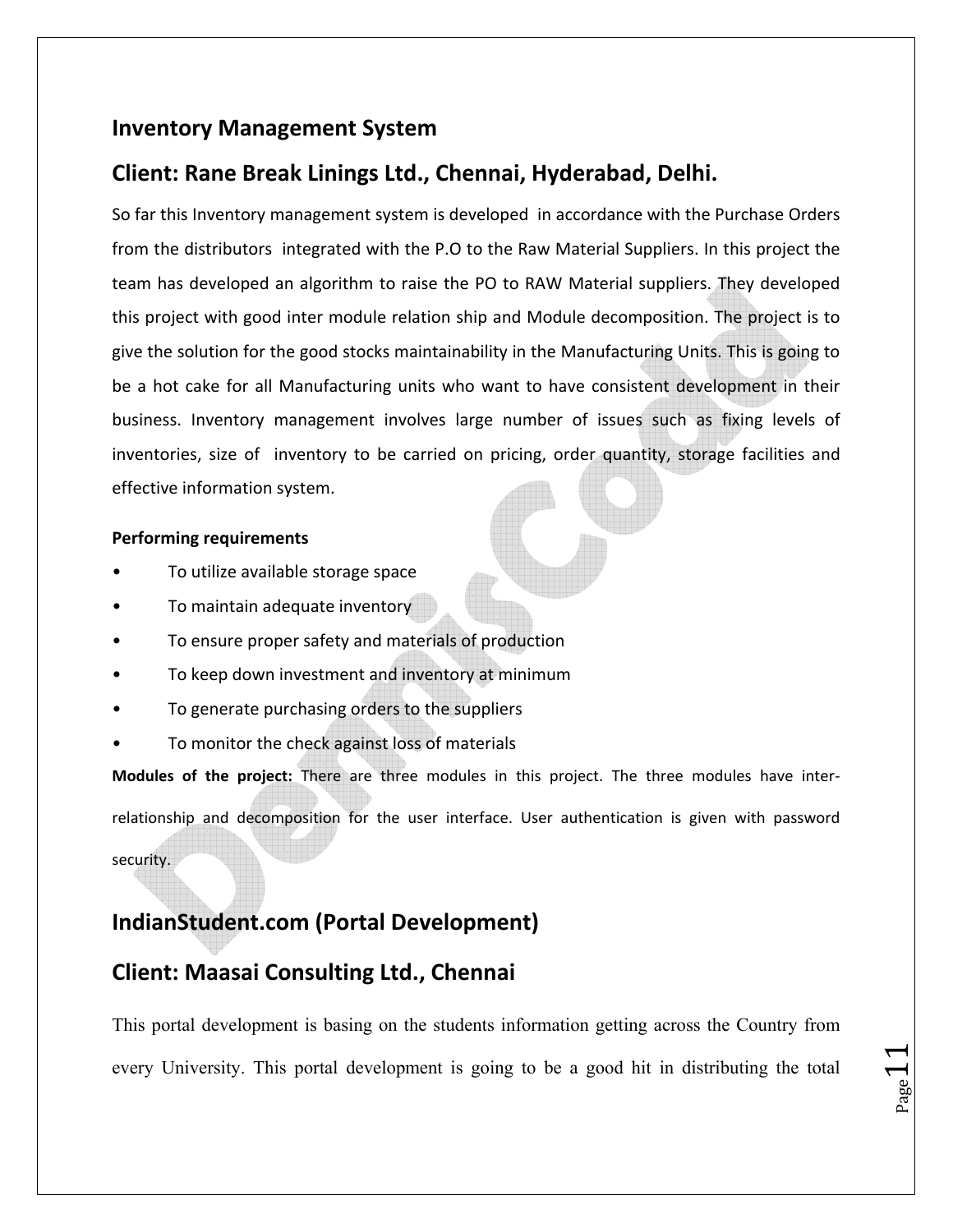information system on students segment. This project is not only unleashing the information about the students but also the information about the colleges and universities in the country.

The project is developed to cater the needs of entire students segment. In this project the team has executed the spirit to develop the database which consists of tables for storing the information about the Universities and colleges across the country and the students of different segments and different streams.

This portal is useful to find out the student who has studied with us and missed or transferred to some other place in the country. The search option by giving the Student will definitely get you the specified related details with in fraction of second before you. You can also get the information about the colleges where the particular course is available in the country by giving the search option to find the college by course. In this list you can get the list of colleges with relevant Universities. Like this you can also get the information about all the universities which have different colleges in different locations.The project consist of six modules namely

- 1. Administrator Module
- 2. University Module
- 3. College Module
- 4. Student Module
- 5. User Module
- 6. Recruiter Module.

#### **STUDENTS PERFORMANCE MONITORING SYSTEM**

#### **Client: Priyadarshini College for PG Studies, Nellore, A.P.**

**STUDENTS PERFORMANCE MONITORING SYSTEM** is a project to facilitate the students who are perusing MCA Degree. This project gives a clear picture about the questions and patterns of the examination and it is a prototype examination for the students who wants to develop the

$$
P_{\rm age}12
$$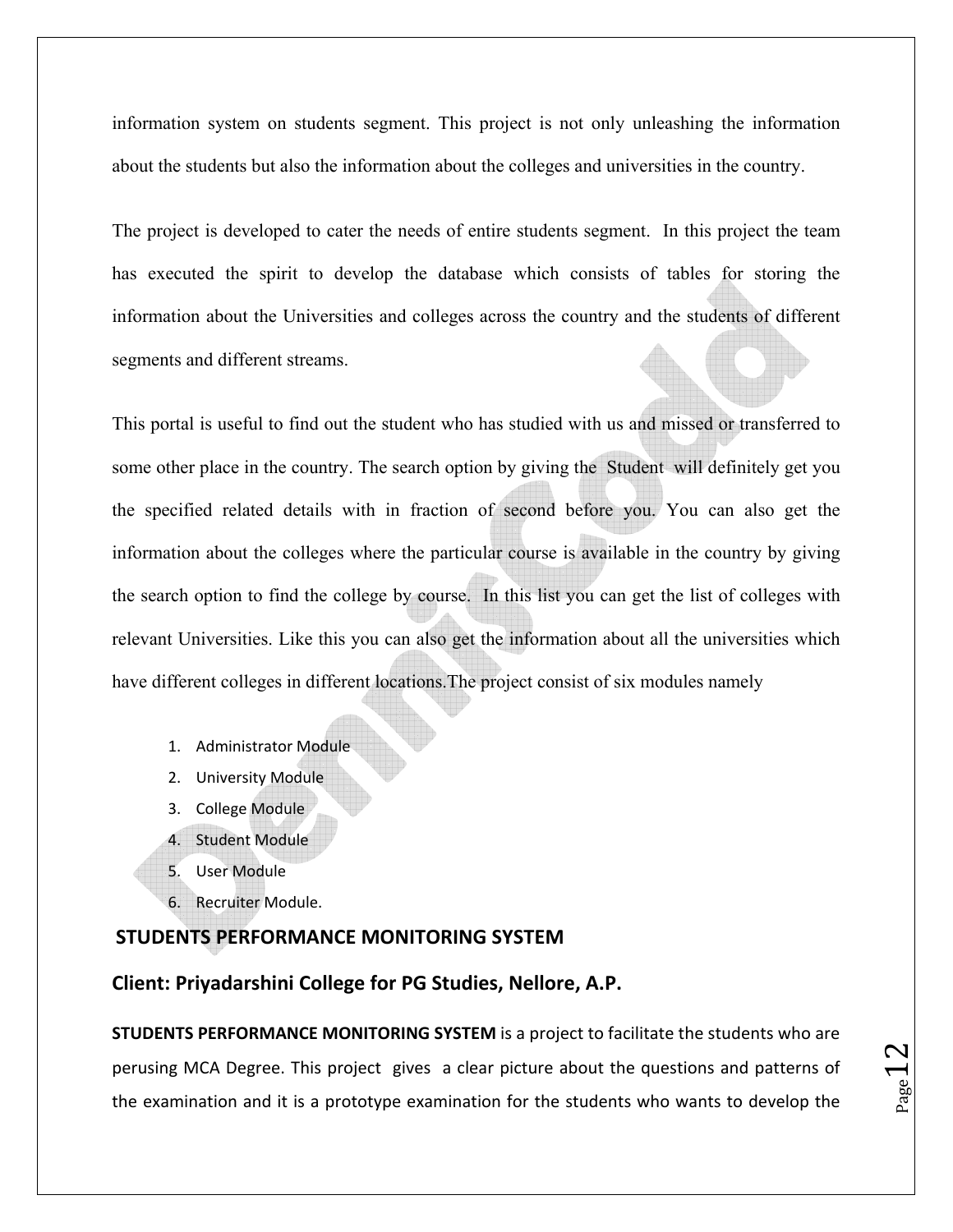proficiency in the subjects to face MCA SUBJECTS. The online examination system facilitates conducting the examination online. The examination is purely based on multiple choice questions and true/false. The results would be announced as soon as the examination is over. This project is developed on web based applications and conned to Oracle 9i database.

- A fully menu driven and multi user system with user define security levels.
- System maintains all examinations under one roof with course wise user defined exam pattern.
- The unique Permanent Registration Number concept for every student.
- A provision to validate a debarred candidate while accepting examination application form to EPS.
- A provision of checking a candidate for not appearing two exams at the same examination instance.
- A provision to check the course eligibility of a candidate with other University/Board results.
- A provision to link scanning of examination forms and examiner's mark sheets statements, etc. through this Software in place of Data Entry.
- Course wise Form fees summary reports.
- Validation of Compulsory and optional subjects offered by candidate maintaining subjects' groups and subgroups information course parts wise.
- A provision for validation of Pre‐requisites and equivalence subjects with subjects offered by Candidates
- Examination seat number allocation to candidates and seating arrangement Charts College, center wise.
- Generation of Question Paper distribution charts college and center wise.
- A provision of coding of question papers and student's answer sheets to maintain secrecy.
- A provision of 5 level marks structure of a subject.
- A provision of further division of Theory marks, Practical marks and Oral marks of a Subject into subcategories.

 $P_{{\rm age}}13$ 

#### **Modules of the project:**

- **1. Administrator**
- **2. Student**
- **3. Examination**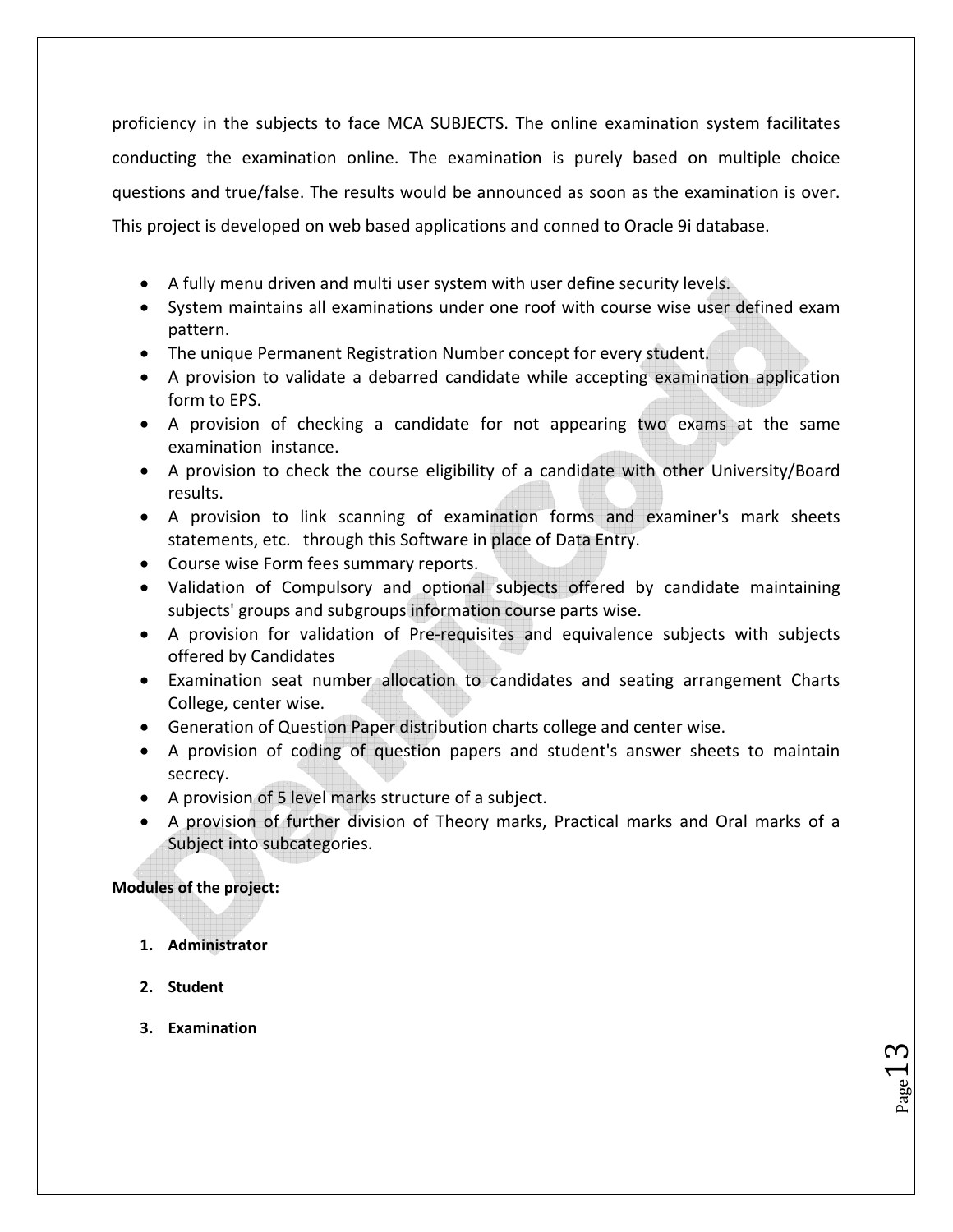### **Online Job Tester**

### **Client : DennisCodd, Hyderabad**

On line Job Tester is a project to facilitate the students who are intend to write Software Jobs Entrance examinations. This project give a clear picture about the questions and patterns of the examination and it is a prototype examination for the new students who wants to develop the proficiency in the subjects to face Software Jobs Entrance examinations.The online examination system facilitates conducting the examination online. The examination is purely based on multiple choice questions and true/false. The results would be announced as soon as the examination is over.

1)The user ID must be validated to ensure it is not already used by any other person.

2)The user ID must have 5 character and should not be more 12 in size.

3) The Enrollment must contain minimum information such as unsername, course, exam date, enrollment date.

- Only registered user can enroll for any exam.
- The user must login prior to enrolling for any exam.

4) The user ID and Password are valid to login at any time. The exam for the course registered by the student will be available for that candidate only for the designated date and time.

5) The student can take the examination from any location. The stipulated date and time for the examination will not be changed after enrolling for the examination.

6) The user can enroll for the other date and time after the current enrollment elapsed.

7) The question will selected randomly and displayed on the computer screen for the maximum of 2 minutes.

8) Each user can move to the next question by answering the one he/she is currently on and clicking "next" button.

9) The user will not be permitted to go back to correct any previous answers once the question is skipped.

10) If the user does not answer the question in the stipulated time the application automatically takes the user to the next question.

11) The score of the examination should be displayed immediately after the user is done with the last question.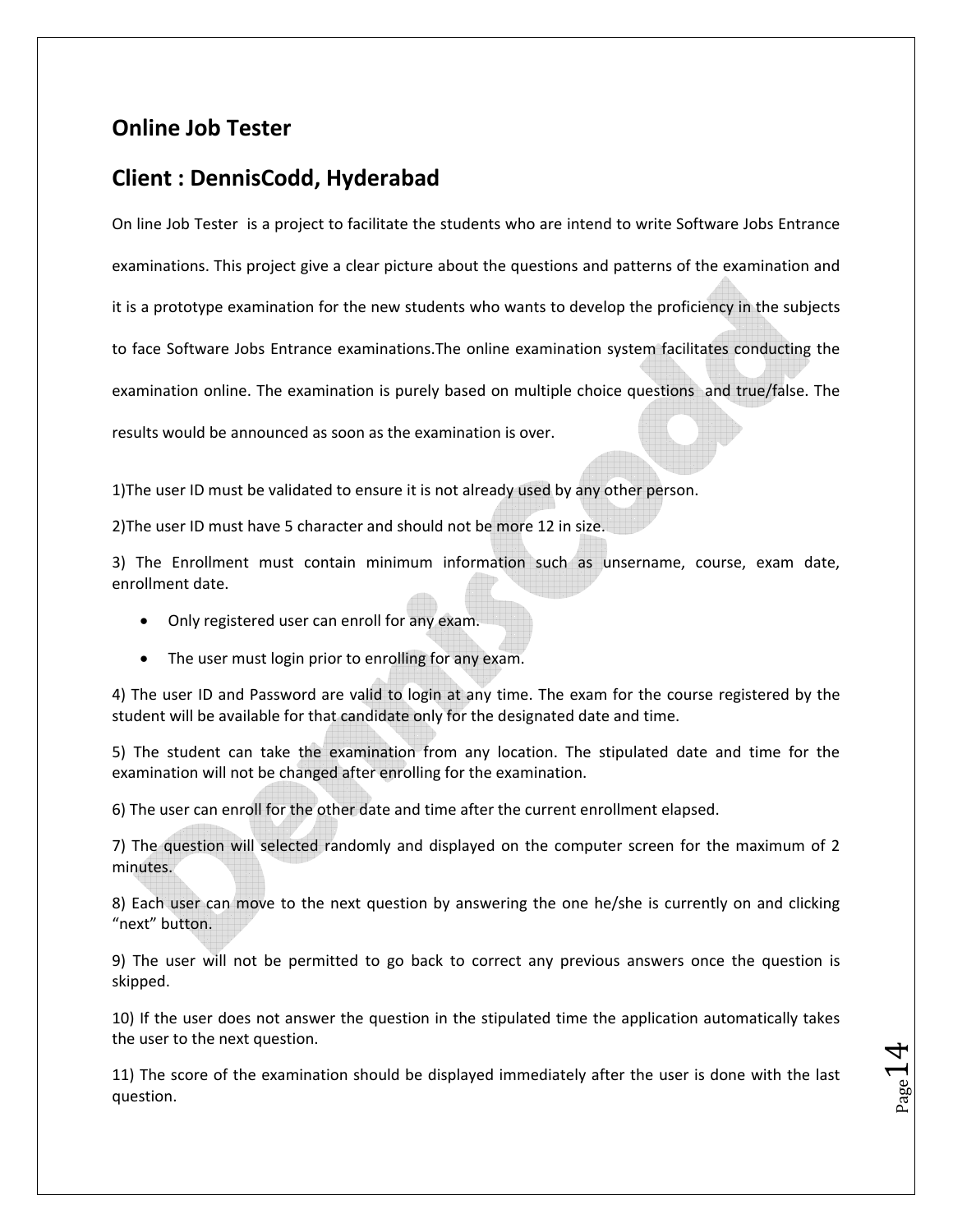### **Municipal Tax Calculator ( Web Based Complex Dynamic application) Client: Tirupati Municipality, Tirupati.**

Property Tax Information System is a web based Complex Dynamic application to facilitate the users to know about the tax which they have to pay for their property in the city. This project is specifically designed for the municipal corporation Tirupati. If an upper-tier or single-tier municipality is requesting new transition ratios for 2006 to offset reassessment‐related municipal tax shifts, the Minister will require verifiable information.Municipalities will need to submit the relevant documentation of their calculations to the Ministry of Revenue. (The definitions are set out in Ontario Regulation 73/03 as amended.) The information submitted should include the following: Council resolution indicating the requested transition ratios to mitigate reassessment impacts; andone or two worksheets as needed containing the information from the following by‐laws and conforming to the format of the Transition Ratio worksheets attached to this bulletin. (Municipalities with optional classes may wish to contact the Ministry to obtain a more detailed version of the worksheets.) The following information should be incorporated in the worksheets:2006 starting tax ratios based on 2005 tax ratios in accordance with by‐laws pursuant to section 308 of the Municipal Act and adjusted as shown below;

2005 tax rates in accordance with 2005 rating by-laws and any amendments to the by-laws containing the tax rates for the general levy imposed for 2005 by an upper‐tier municipality under section 311 of the Municipal Act or by a single‐tier municipality under section 312;

 $P_{\text{age}}15$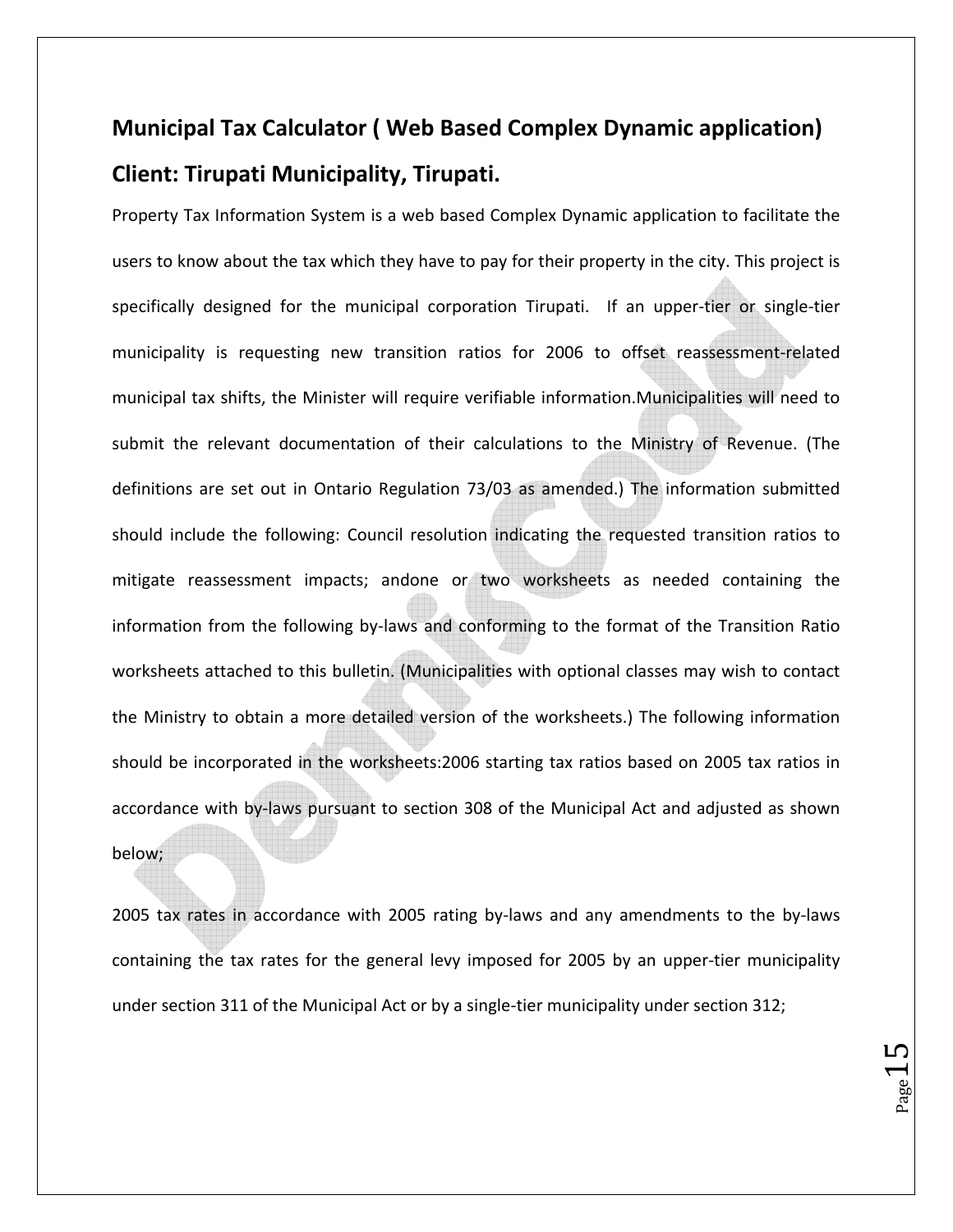the percentage reduction under section 313 of the Act to the tax rate applicable to vacant and excess commercial and industrial property for 2005; the percentage reduction under section 308.1 of the Act to the tax ratio applicable to the farm property class for 2005; the total assessment by property class as returned for the taxation year, with adjustments if any, made under subsection 311 (3) or 312 (3) of the Act for 2005 and 2006; and the total assessment of properties subject to payments in lieu calculated on the basis of assessment and tax rates.

To calculate the exact tax for the property holding in the city the Municipal corporation of Tirupati has divided the city with four geographical states. These are

- 1. Slum area
- 2. Residential Area
- 3. Posh Residential Area
- 4. Commercial Area.
- 5. Industrial Area.

### **UP TRADE TAXATION SYSTEM**

### **Client: Uttar Pradesh Sales Tax Dept. Mumbai**

**UP Trade Tax Department** is the organization responsible for the collection of Trade Tax on the sale or purchase of goods at a certain point of sale or purchase of goods throughout the state of Uttar Pradesh. Whenever a trade or business activity is performed by any individual, any group or association, any company, any authority or body or any organization, he has to pay certain percentage of turnover of sales / purchases to the government as trade tax, which intern is utilized by the state for its development. The Trade Tax Department has orderd to automate

 $P_{{\rm age}}16$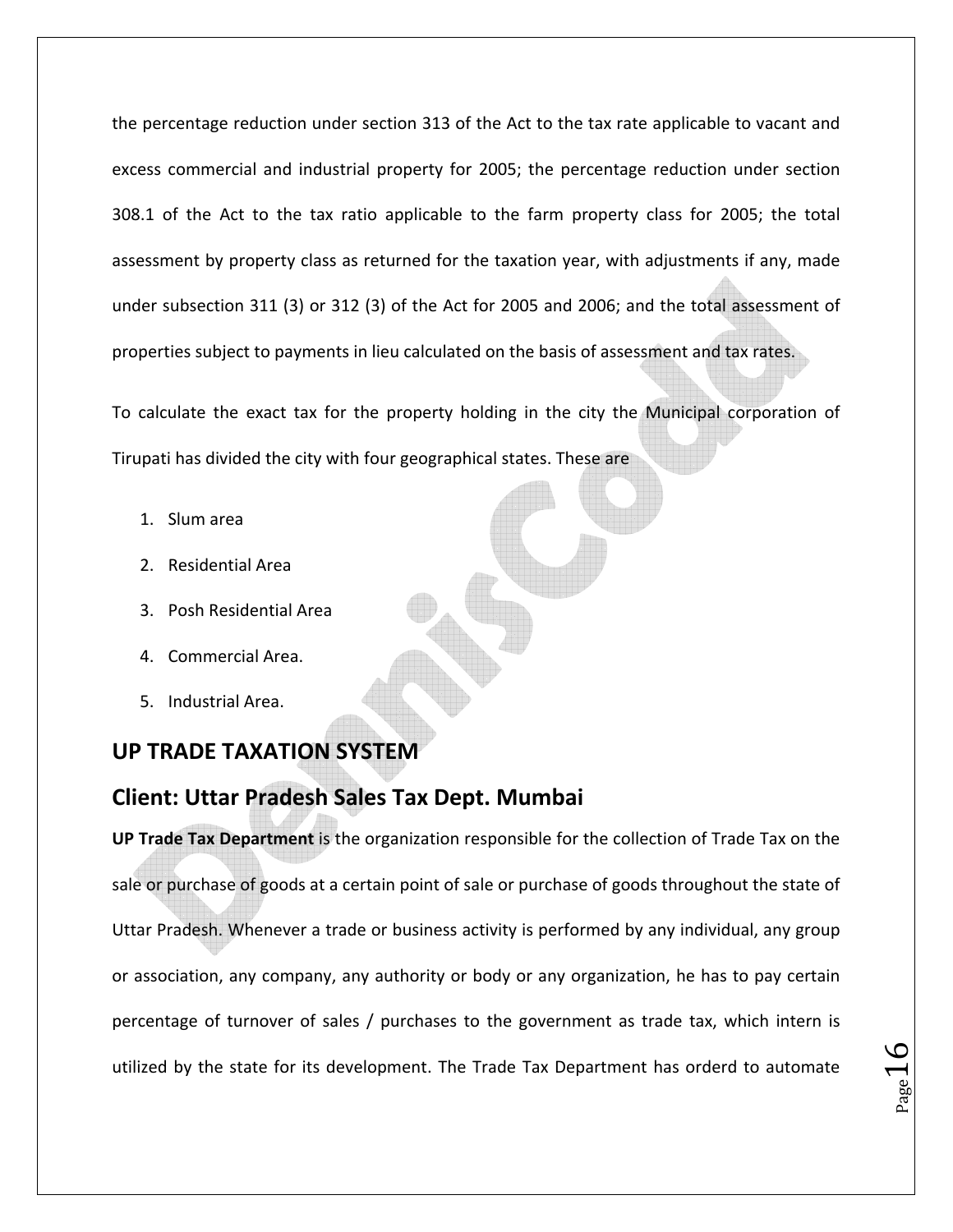the taxation and moment of vehicles at the check posts of Utter Pradesh Boarders. The Taxation officer should view the details of the vehicles with the below mentioned details.

 Date / Time Vehicle type Vehicle name Vehicle number Load type Driver name Owner name Travelling from Destination Tax. UP TRADE TAXATION System is to develop as a web application used by the check post authorities to keep track of vehicle moving on the highways. The users of the system fall in two categories namely the Check Post in‐charge who enters the data and the RTO / Asst. RTO who can view data.

 $_{\rm Page}17$ 

There are two modules in this system.

1 . Administrator

2. User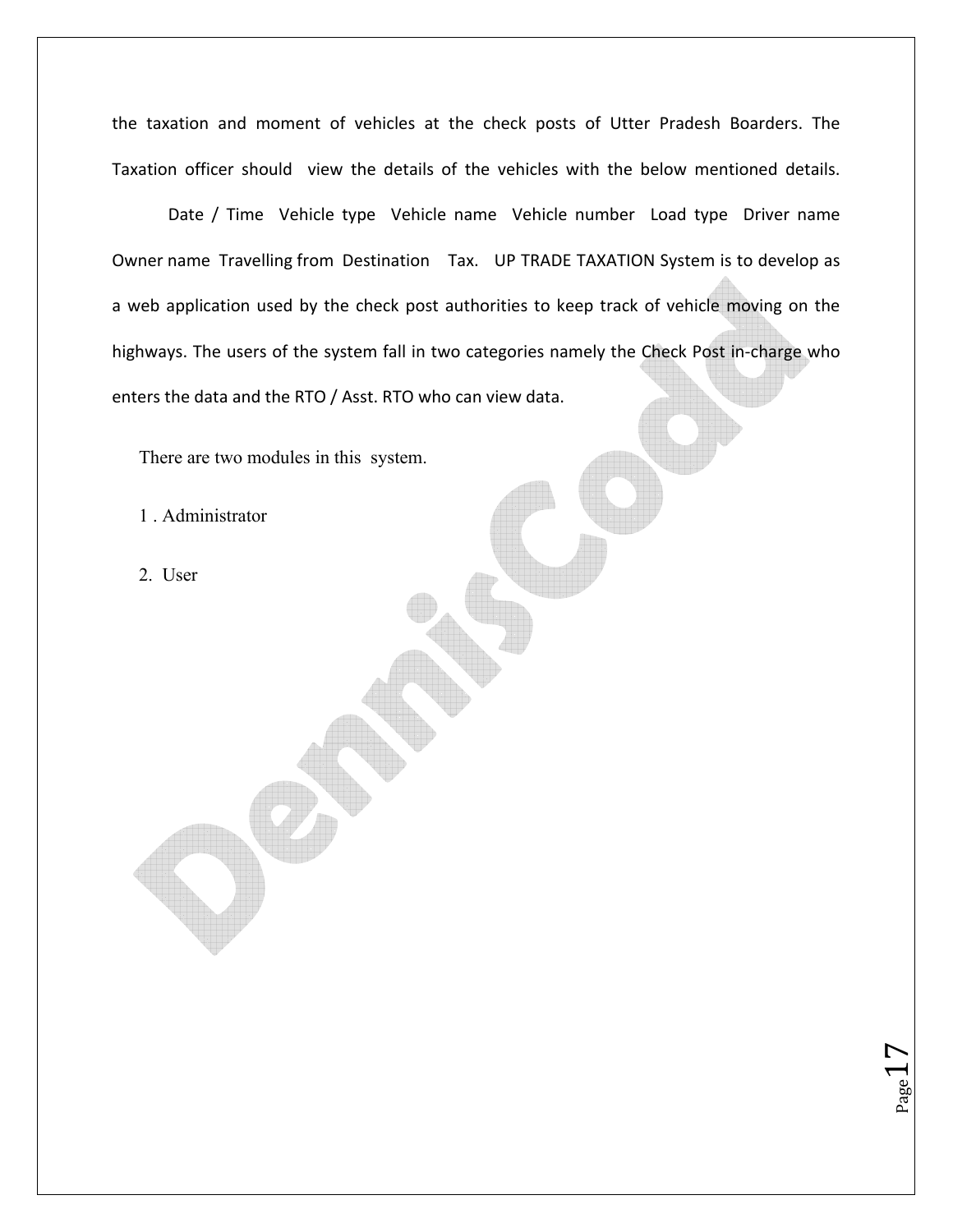### Projects on Graphics

- 1. Image regulator
- 2. Image Combiner
- 3. Image Magnifier
- 4. Image Editor
- 5. Graphicizer
- 6. System tray Icon Generator
- 7. Cyclic Cell Automation
- 8. Memory Monitor
- 9. Chart Generator
- 10. Sorting Graph

#### **Image Regulator:**

Image Regulator should be a standalone application that should allow the user to perform following operation on a JPG image: Sharpen, Blur Edge Detect

Image regulator Software is used for use in digital imaging systems for life science research and drug discovery applications. Original raw data files are maintained and securely preserved, and a complete audit trail of file modifications is continuously tracked. The versatile package also includes a web-based application interface that enables any number of users worldwide to collaborate, search image databases, and share data and analysis results from any computer on the Internet.

#### **Image Combiner:**

Image Combiner is a stand‐alone application intended for combining two different images into a single image. This is a simple utility that takes a directory full of pictures, and combines them all together to make one big picture. It was developed mainly for use by Vegas coders Load up the program and select the folder containing your BMP images. Click the Get Contents button. The images must all be the same size. Enter this size in the width and height boxes (in pixels). Click the Combine button. The combined image should appear above. Click Save to save it to disk.

#### **Image Magnifier :**

Image Magnifier is a standalone application that magnifies the image. Ever needed to see what's going on on the screen down to the pixel level? That's where the Magnifier comes in. Simple and easy to use, the Magnifier is always handy for when you need to see all the details.

#### **Image Editor:**

Image Editor is a standalone application which lets you to draw images. The user can draw ellipses, rectangles, lines, or rounded rectangles and even draw freehand with the mouse. editor helps you adld image or text to photos,Aoao Photo Editor is operating is convenient and its processing is fast, it supports many kinds of picture formats,Aoao Photo Editor platinum is powerful. It support most picture formats, not only common picture edit function, Make your photos more brilliant!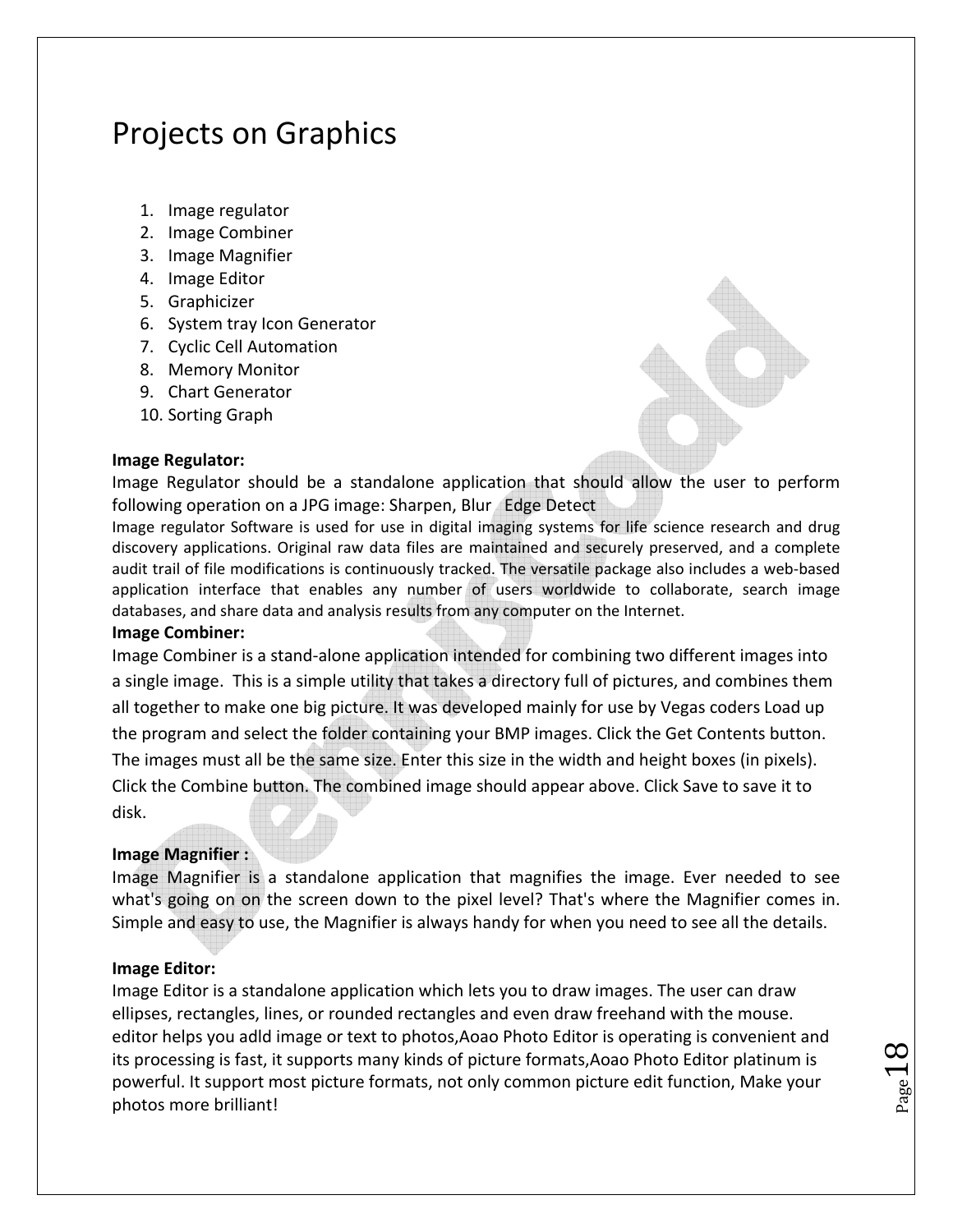#### **ChartGenerator:**

Chart Generator is standalone application that generates graphs based on the input values supplied to it. Chart Generator component that allows controlled execution of a console process (non GUI program). By precisely automating the control of console applications, user intervention is no longer required. All output from the program is logged to a file.

#### **The Graphicizer:**

The Graphicizer is a standalone application which can load in JPEG, PNG, or GIF images and then store them in either JPEG or PNG format. When an image is loaded, you can convert it to an embossed image with the click of a button, or you can sharpen it, brighten it, blur it, or reduce its size.

#### **Memory Monitor**:

Memory Monitor is a stand‐alone application intended to be used by any user to view all the available memory pools, maximum size of each memory pool, currently used memory of each pool, and the memory usage graph.

#### **SortingGraph**:

Sorting Graph is a stand-alone application intended to be used by software developers who need to develop applications that demonstrate the speed of various sorting algorithms. Refined procedures for solving and performing sensitivity analysis on uni and multi dimensional, local or global optimization problems which may or may not have linear constraints. Specialized Linear programming algorithms based on the Simplex Algorithm and duality are included along with a framework for sensitivity analysis w.r.t. boundaries (duality, or direct approach), or object function coefficients. This suite includes the following features: local unidimensional optimization; fast 'low level ' algorithms where the weight is on speed and not the accuracy of the results; bracketing algorithms ‐ these methods find an interval where at least one extrema of a continuous function exists; locate algorithms ‐ these methods converge to the extrema if the extrema is bracketed and the function under consideration is continuous; accurate `high level' algorithms; global unidimensional optimization ‐ finds global minima / maxima; unconstrained local multidimensional optimization; unconstrained global multidimensional optimization; constrained optimization for derivable functions with linear constraints; linear programming ‐ here the functions are linear and the constraints are linear; sensitivity Analysis ‐ Stability of the value and location of the extremum

 $P_{{\rm age}}19$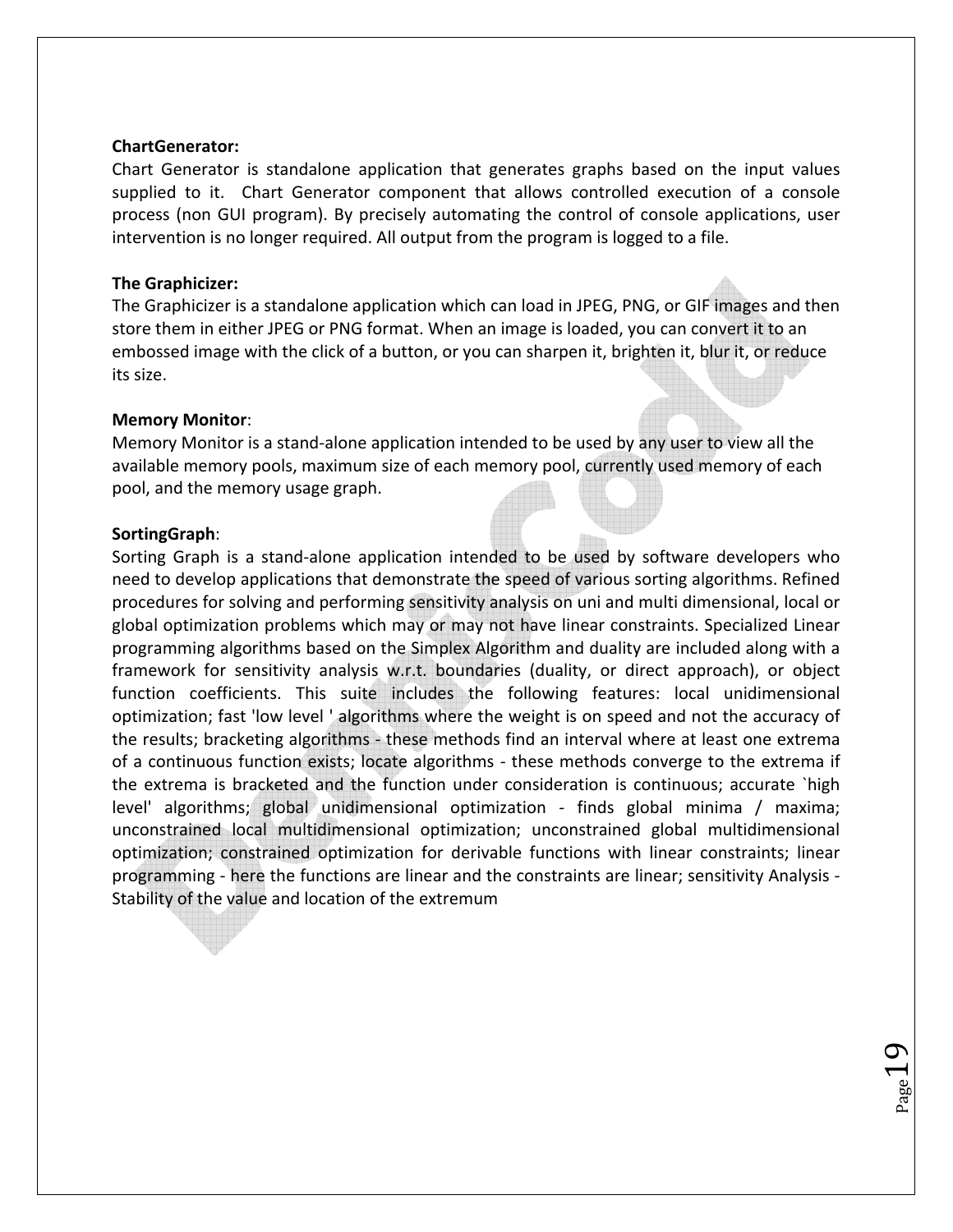### **Projects on Systems & Computer Architecture**

#### **1. System Lock :**

System Lock is a stand‐alone application that can lock all items with your computer. It simulates some of the functionalities of the window security in windows operating system.

#### **2. Screen Shooter**:

Screen Shooter is a stand‐alone application that allows the user to capture the screen, crop the required area of the screen, and save it as an image (.JPEG) file.

#### **3. Talking clock:**

The Talking Clock is a standalone application which speaks on demand, or according to a schedule (at specific time intervals, between the times of day you select), using a pre‐recorded Real Speech.

#### **4. Text to pdf converter:**

Text to PDF Converter is a web application that can be used to convert plain text to a PDF file. The application should allow the user to enter text within an area and click on the Submit button to generate a PDF file which displays the text entered along with the time stamp when the PDF file was generated. The number of characters entered in the Text Area should be tracked by the use of a counter.

#### **5. Jsp to excel converter:**

JSP to Excel Converter is a web application which facilitates conversion of information into an Excel sheet.

#### **6. Base converter:**

Base Converter is a standalone application intended to be used by software developers who need to develop applications which facilitates number system conversion.

#### **7. Led clock display:**

LED Clock Display function is to display the system clock in LED format and change the color of the display by changing the LED colour.

#### **8.Clock animation:**

Clock Animation should be a stand‐alone application, which should animate the system clock and display the system time along with Date. Clock Animation should be a stand‐alone application, which should be helpful for a user to animate the system clock and display the system time along with date. Clock Animation application responsiveness should be improved using the concept of multithreading. Clock Animation should be a standalone application, which should be helpful for a user to animate the system clock and display the system time along with date. Clock Animation application is also introducing the concept of Multithreading to improve the responsiveness of the application.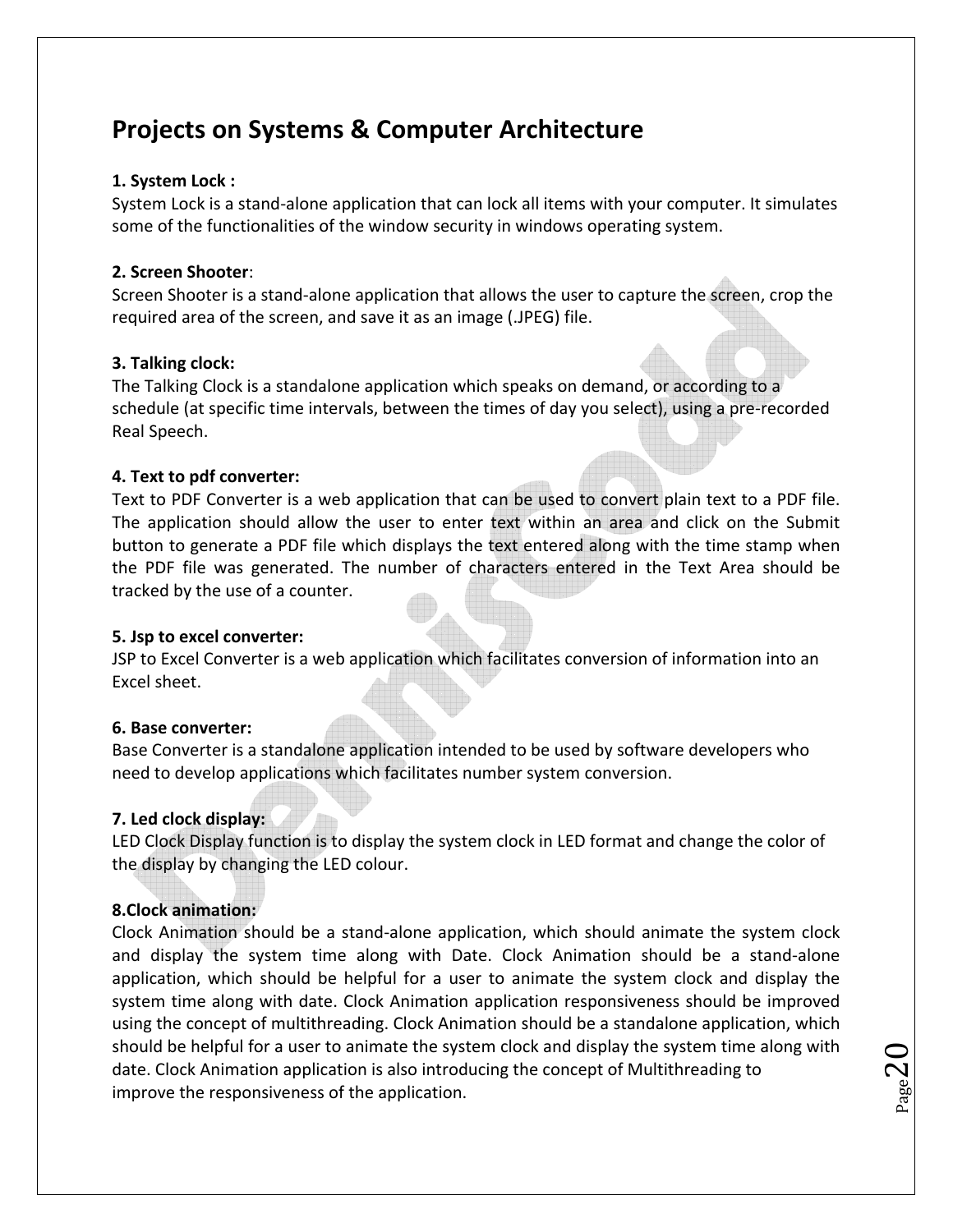#### **9.Standard calculator**

Standard Calculator is a stand‐alone application intended to be used by any user for simple arithmetic calculations.

#### **10. Tour expense calculator:**

Tour Expense Calculator is a web application intended to be used by employees of an organization. This application keeps track of the expenditure made by employee on a particular tour. The objective of the Tour Expense Calculator is to provide the abstract view of functions like: Submit Tour Plan Tour Expense Report.

#### **11. Translator:**

Translator is a stand‐alone application intended to be used by any user to translate the text into any one of the following: To 1337 (Year) To English To child Ebonics Random Capitals Switch.

#### **12.Text to PDF Convertor:**

The application should allow the user to enter text within an area and click on the Submit button to generate a PDF file which displays the text entered along with the time stamp when the PDF file was generated. The number of characters entered in the Text Area should be tracked by the use of a counter.

#### **13. Web Data Extractor:**

The Web Data Extractor is a stand‐alone application which extracts data from the display output of another application.

#### **14. Slap Shot:**

Slap Shot is a fast‐paced hockey game where the user plays against the computer. The user sends a dozen pucks speeding around a hockey rink and it's your job to keep them out of your goal while the computer tries to do the same with its goal.

#### **15. Intercom:**

The Intercom is a client‐server application where users can communicate between two machines. Users need to type text, which will appear in the other person's intercom, and his or her reply text will appear in your window.

#### **16. Countdown timer:**

Countdown Timer is a standalone application intended to be used by any user for accuracy in measuring time. CountDown has 4 different individual timers that counts the time down for your specified task, then displays a message and sounds an alarm (WAV file). Included is a CountDown timer (can also run like a stop‐watch), a CountUp timer (can also run like a stop‐ watch), Date CountDown which counts down up to 10 different dates and a Full Screen CountDown, which runs like a screensaver for timing classroom or sporting events. Also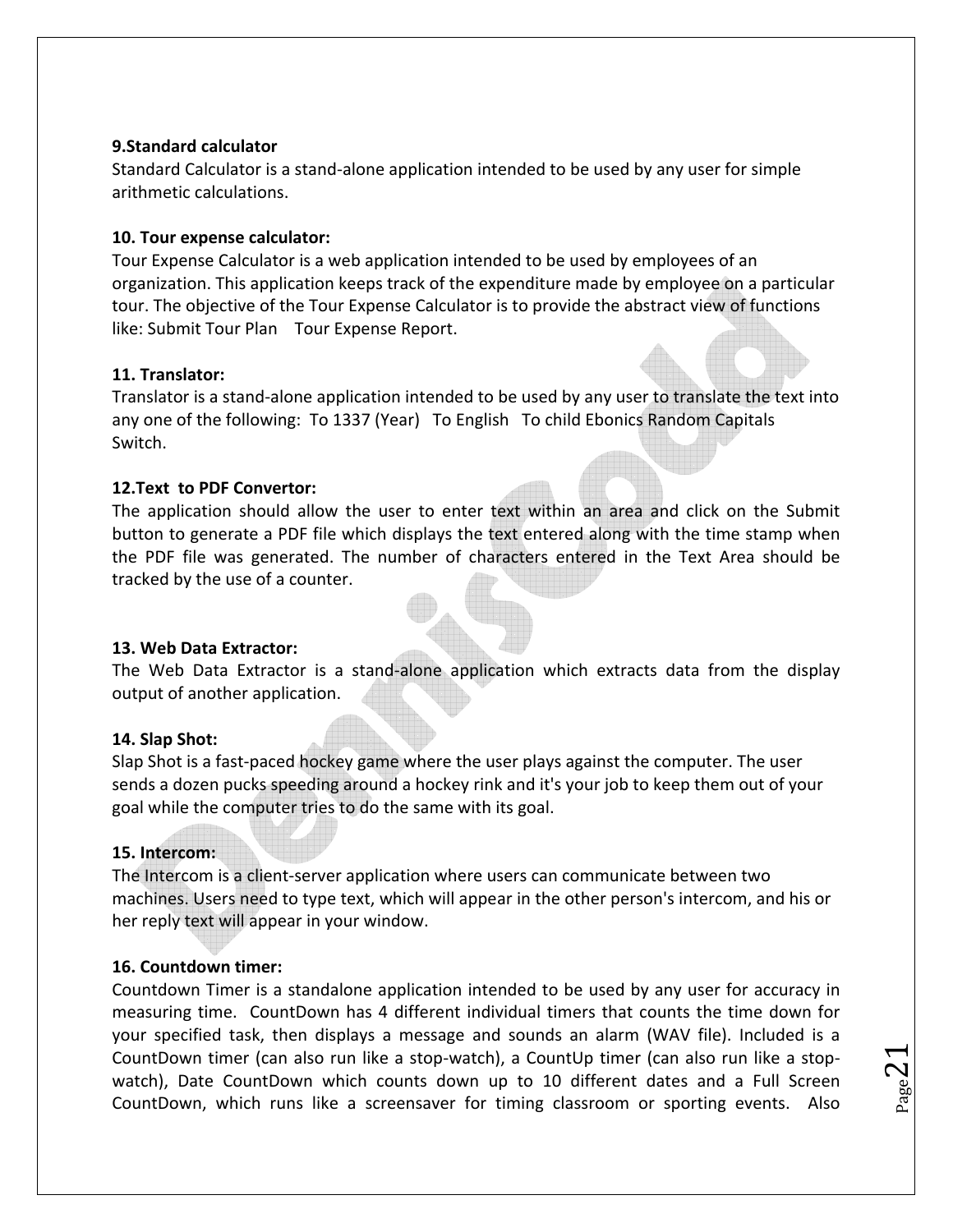included are many background skins and an "Always On Top" feature. New features include running multiple timers at the same time and individual notepads for each timer.

#### **17. Java editor:**

Java Editor is a standalone application which allows users to edit java code, compile, view errors, run application or applet. Java Decompiler is Windows 95/98/Me/NT/2K/XP/2003/Vista decompiler and disassembler for Java that reconstructs the original source code from the compiled binary CLASS files (for example Java applets). DJ Java Decompiler is able to decompile complex Java applets and binaries, producing accurate source code. It lets you quickly obtain all essential information about the class files. DJ Java Decompiler is a stand‐alone Windows application; it doesn't require having Java installed! DJ Java Decompiler is not just Java decompiler and disassembler but it is also a fully featured Java editor using the graphical user interface with syntax‐coloring. Using DJ Java Decompiler is easy. Select "Open" and load your desired class file, or just double‐click the CLASS file you want to decompile.

#### **18. File comparison:**

File Comparison should be a stand-alone application, which should compare the content and properties of the selected two files and displays result and the summary of the files. The user should specify the path of the file or use browse option to locate the file. The system should display the proper message after comparison of the two files.

#### **19. Simple paint shop:**

Simple Paint Shop is a stand‐alone application intended to be used by the user to display, move front, move back, and delete objects such as rectangle, oval, and line and to display, move front, move back the text in display area.

#### **20. Remote Shell:**

Remote Shell is a Client‐Server application intended to be used by any user to execute the applications on Server side from Client side, and view the results on client. rsh (remote shell) is a command line computer program which can execute shell commands as another user, and on another computer across a computer network. The remote system on which the rsh executes the command needs to be running the rshd daemon.

The rsh command shares the same name as another common UNIX utility, the restricted shell, which first appeared in PWB/UNIX; in System V Release 4, the restricted shell is often located at /usr/lib/rsh.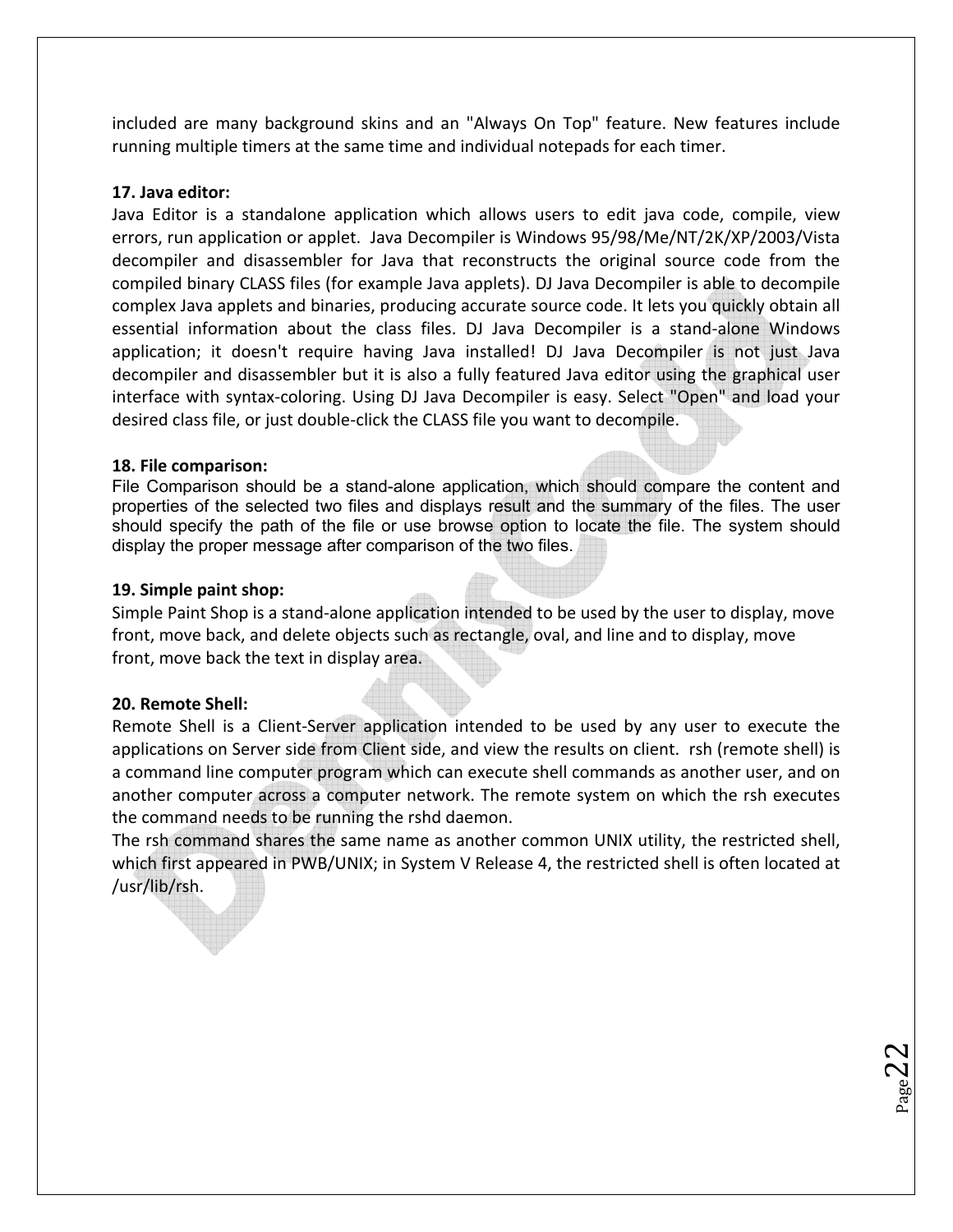### **Projects on Internet & Multimedia**

#### **1 .Discussion Forum**:

This document is intended to provide a problem statement to all PRP participants who have been trained in JAVA for the implementation of JSP, Servlets, JDBC, and HTML. This document walks the user through the scope and functional requirements of the Discussion Forum (with only a few features). As it provides a comprehensive overview of the system, the development team should be able to build the web application.

#### **2. Intranet Mailing System**:

This project is about a mailing system within a LAN environment. The Intranet Mailing System application allows you to store, access, view, modify and manage a wide spectrum of information generated within your company. All file types, text files, HTML files, audio, and all popular MS Office documents can be stored within your company Intranet Mailing System Mailing System. Easy to drag & drop files and folders from your local disk right to the Intranet Mailing System Mailing System. Also you ca edit on-line documents overwriting or saving a new version of the existing files. May it be a corporate office or a lab or any organization for that matter, this is going to be a useful one to communicate between individuals as well as departments. The security issues have not been handled in this initial version. This means that your mails can be opened on the server. This issue was not resolved in this first version because nobody can open the mails from their nodes, i.e. from client side anyway.

#### **3. Netpal:**

#### **4. Blog:**

Blog is a stand‐alone application that helps small groups to communicate in a way that is simpler and easier to follow than email or discussion forums. The application allows team members to post, reply and check blogs. Blog allows you to communicate with your clients and keep in touch with your customers in a more convenience way. It puts the world of the online email marketing on your desktop, gives you a powerful tool to promote your business on the Internet. Blog is the best email marketing software in the market today.Blog is developed to offer the Internet Marketer a powerful but user‐friendly tool to promote their business on the Internet.

#### **5. Java MP3 Player:**

Java MP3 Player is a standalone application that uses a simple graphical user interface to play mp3 files. The core of MPEG Player is an Mpeg Audio decoder. MPEG Player is light weight components that use the decoder to provide simple services. It makes Mpeg Audio format "transparent" for developers. Playing MP3 is as easy as playing WAV. It has the basic features of Start, stop, play, seek, pause, resume (threaded).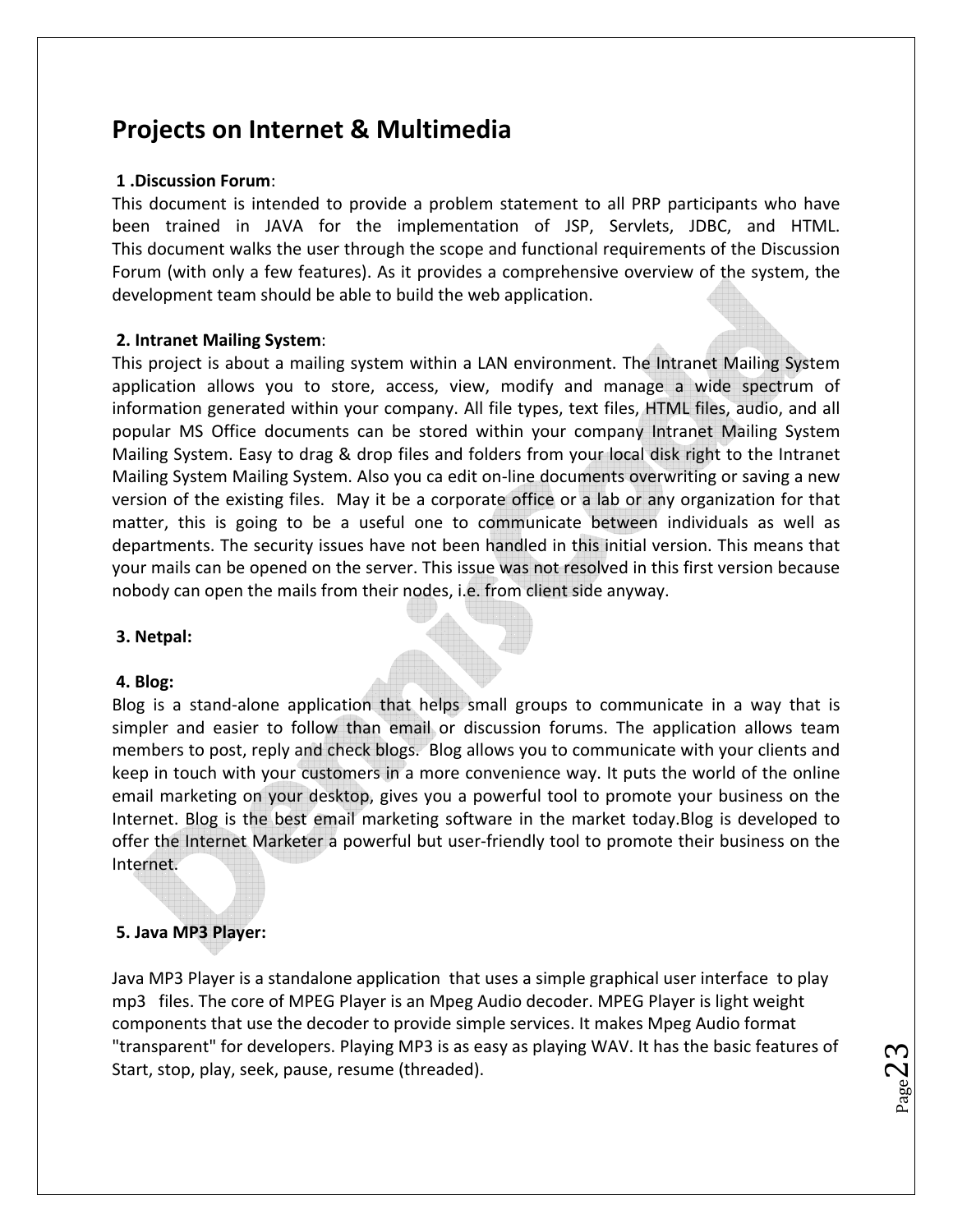### **Knowledge management technologies**

#### **1. Attendance monitoring system:**

Attendance Monitoring System is a web application that records the employee login and logout details. The end-user of this system falls in two categories like employee and HR manager. The employee uses the system to record his login and logout details. The HR manager uses this application to view the employees' attendance pattern.

#### **2. Budget analysis system:**

The Budget Analysis System (BAS) provides a framework for formulating, documenting, and calculating budgets, including estimation of uncertainty, hence the reliability of the budget. BAS allows representation of multiple inlets within a sediment budget that can be local or regional. The model formulates a budget by allowing the user to create a series of cells and arrows representing sources and sinks which characterize the conceptual budget. Sediment budget cells, arrows expressing directions of net, left-, and right-directed transport rates, and notation of P and R values comprise what is called the sediment budget topology. SBAS automatically formulates and substitutes these quantities into the budget equation based on the origin, terminus, and direction of arrows representing rates. This visual procedure allows an integrated quantitative budget to be formed based on the conceptual budget, which satisfies the macro‐budget.

#### **3. Bug reporting system:**

Bug Report System is a web application that provides facility to keep track of bugs. This application is intended to maintain bug history that provides facility to generate bug reports for analysis. The objective of the Bug Report System is to provide the abstract view of functions like: Bug Reporting, Bug Tracking.

#### **4. Bug tracking system:**

Bug Tracking System is intended to be used by software quality assurance and testing team to maintain bug details, which could be subsequently tracked in course of debugging. The Bug Tracking Systems can generate bug reports. Bug Tracking System has two functions as described below. Whenever a bug occurs during testing phase the test engineer inputs the bug details and maintains the version number for each application. The debugged application would be a new version.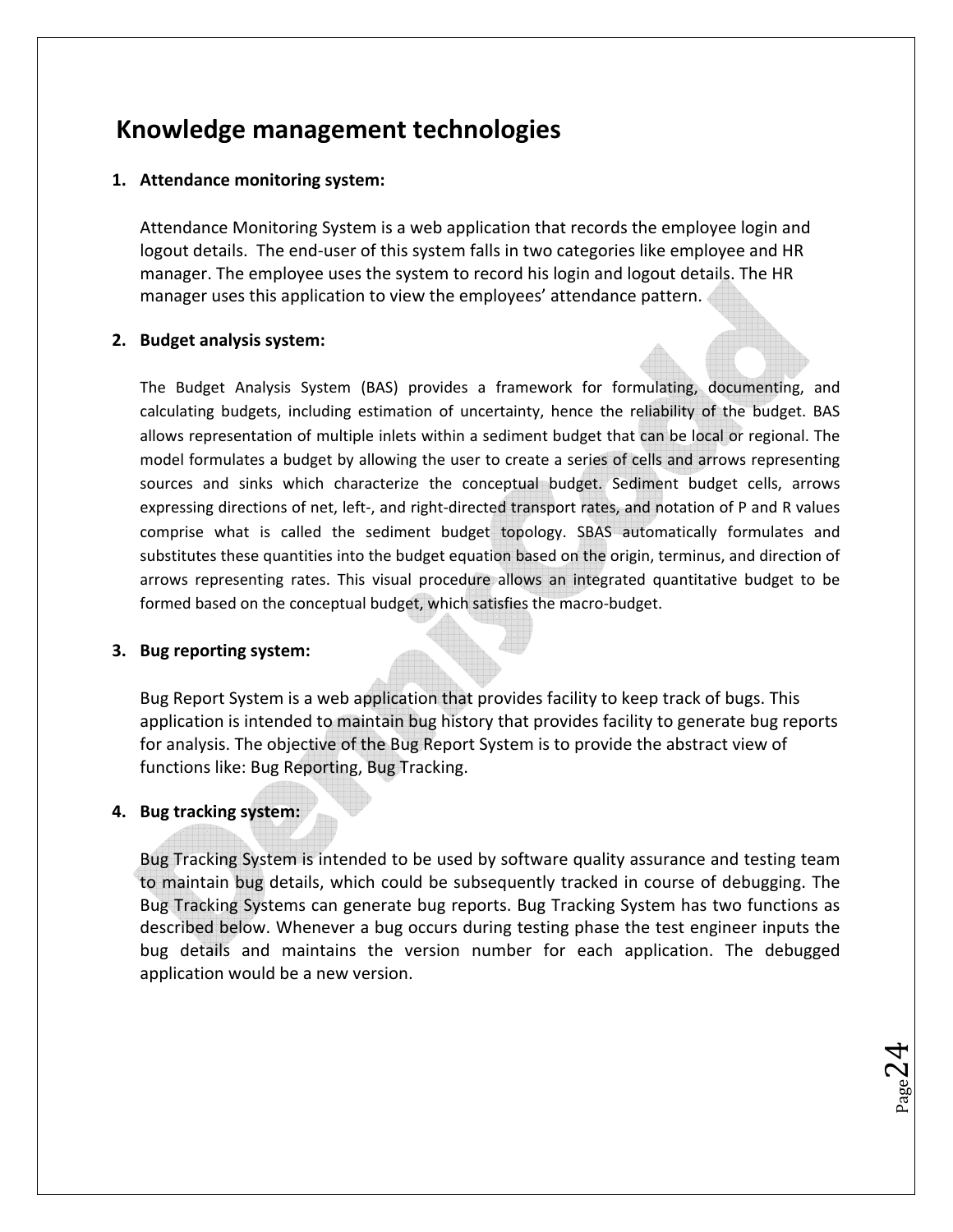#### **5. Check post management system:**

Check Post Management System is a web application used by the check‐post authorities to keep track of vehicle moving on the highways. The users of the system fall in two categories namely the check‐post in‐charge who enters the data and the admin who can view data.

#### **6. Cold storage system:**

Cold Storage System is a web application intended to be used by the

Administrator to add, modify, delete, and view the cold storage details and customer details.

The objective of the Cold Storage System is to provide an abstract view of the operations such as:

- Maintaining Cold Storage Details
- Maintaining Customer Details

Cold Storage System is a web application to automate the tasks of an administrator such as:

- Quantity Maintaining Cold Storage Details
- Maintaining Customer Details

#### **7. Automation of travel agency:**

The objective of the Automation of Travel Agency is to provide an abstract view of the operations such as maintaining: Driver Details Vehicle Details Route Details.

#### **8. E‐cops:**

E‐Cops is a web application intended to be used by an Administrator to automate the tasks like adding crime Details, modifying crime Details, viewing crime Details, and deleting crime Details.

#### **9. E‐auction:**

E‐Auction is a web application intended to be used by software developers who need to develop applications where users can sell and bid products.

#### **10. E‐fashion:**

This document is intended to provide a problem statement to all PRP participants who have been trained in JAVA for the implementation of JSP, JDBC, Java Script and HTML. This document walks the user through the scope and functional requirements of the e‐ Fashion (with only a few features). As it provides a comprehensive overview of the system, the development team should be able to build the application based on this document.

 $P_{\text{age}}25$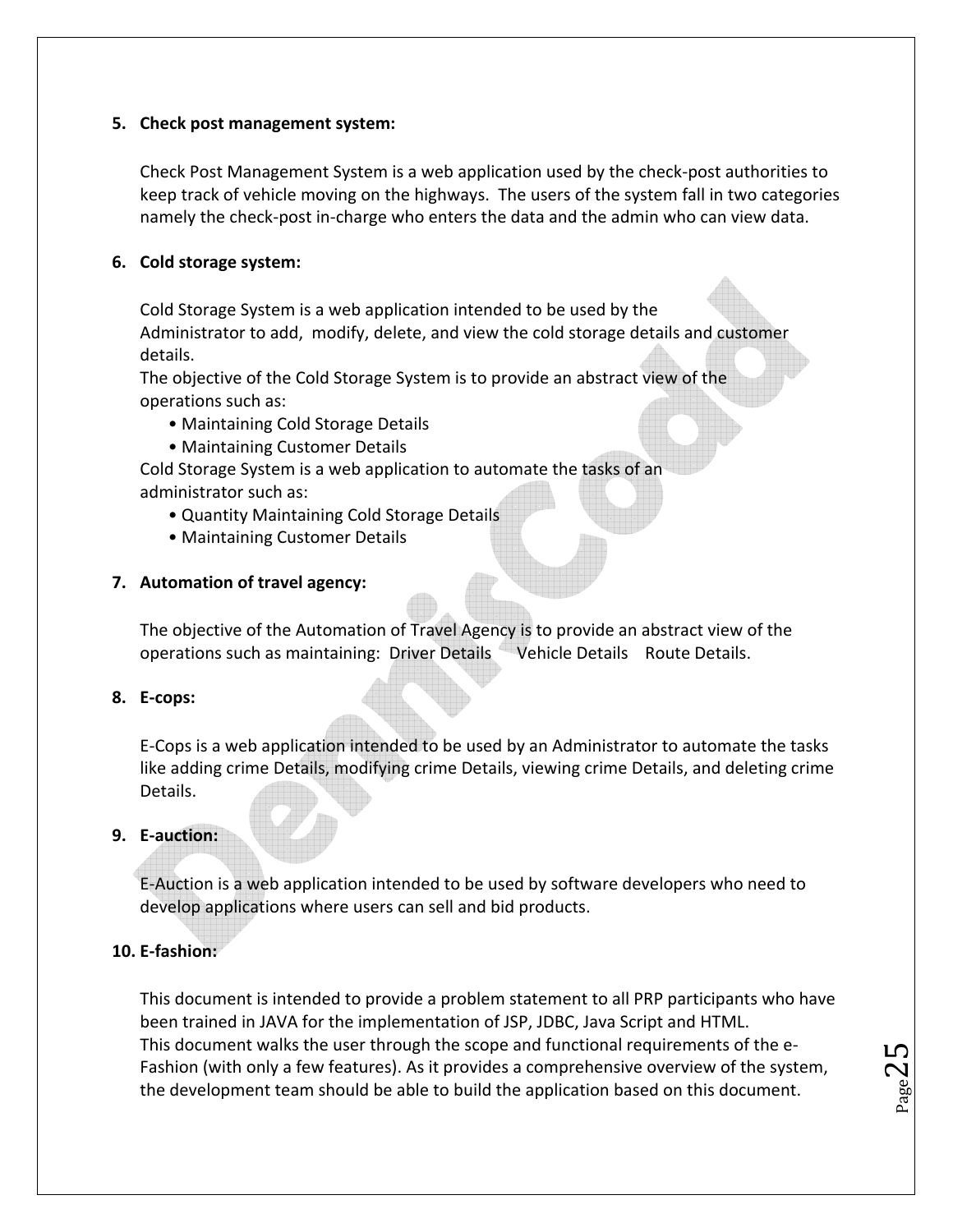#### **11. E‐help desk:**

This document is intended to provide a problem statement to all PRP participants who have been trained in JAVA for the implementation of JSP, JDBC, Java Script and HTML. This document walks the user through the scope and functional requirements of the e‐Help Desk (with only a few features). As it provides a comprehensive overview of the system, the development team should be able to build the web application.

#### **12. E‐auto market:**

E‐Auto Market is a web application intended to be used by any customer to perform the following operations in easier and faster mode: SELLING A CAR VIEWING THE CARS BUYING A CAR VIEWING THE ORDERS

#### **13. E‐poll:**

E‐Poll is a web application intended to be used by any users to cast their votes/ response on a particular issue. This application provides a facility to the user to add the new topics to e‐ Poll and also to view the poll results on a selected topic.

#### **14. E‐temple:**

E‐Temple is an easy‐to‐use application to automate the tasks of a user like view temple's details and reserve sevas in a particular temple.

#### **15. Art mart:**

Art Mart is a web application intended to be used by any customer for purchasing and selling the items of different categories such as Paintings, Glasses, Fibre Art, and Books.

#### **16. Electronic voting system:**

This document is intended to provide a problem statement to all PRP participants who have been trained in JAVA for the implementation of JSP, JDBC, Java Script and HTML. This document walks the user through the scope and functional requirements of the Electronic Voting System (with only a few features). As it provides a comprehensive overview of the system, the development team should be able to build the web application.

#### **17. Telephone billing system:**

Telephone Billing System is a web application, used by the administrator and the user to accomplish the following functionalities: Updating the Bill information Paying the Bill Viewing the Due Details of Bill Getting a New Connection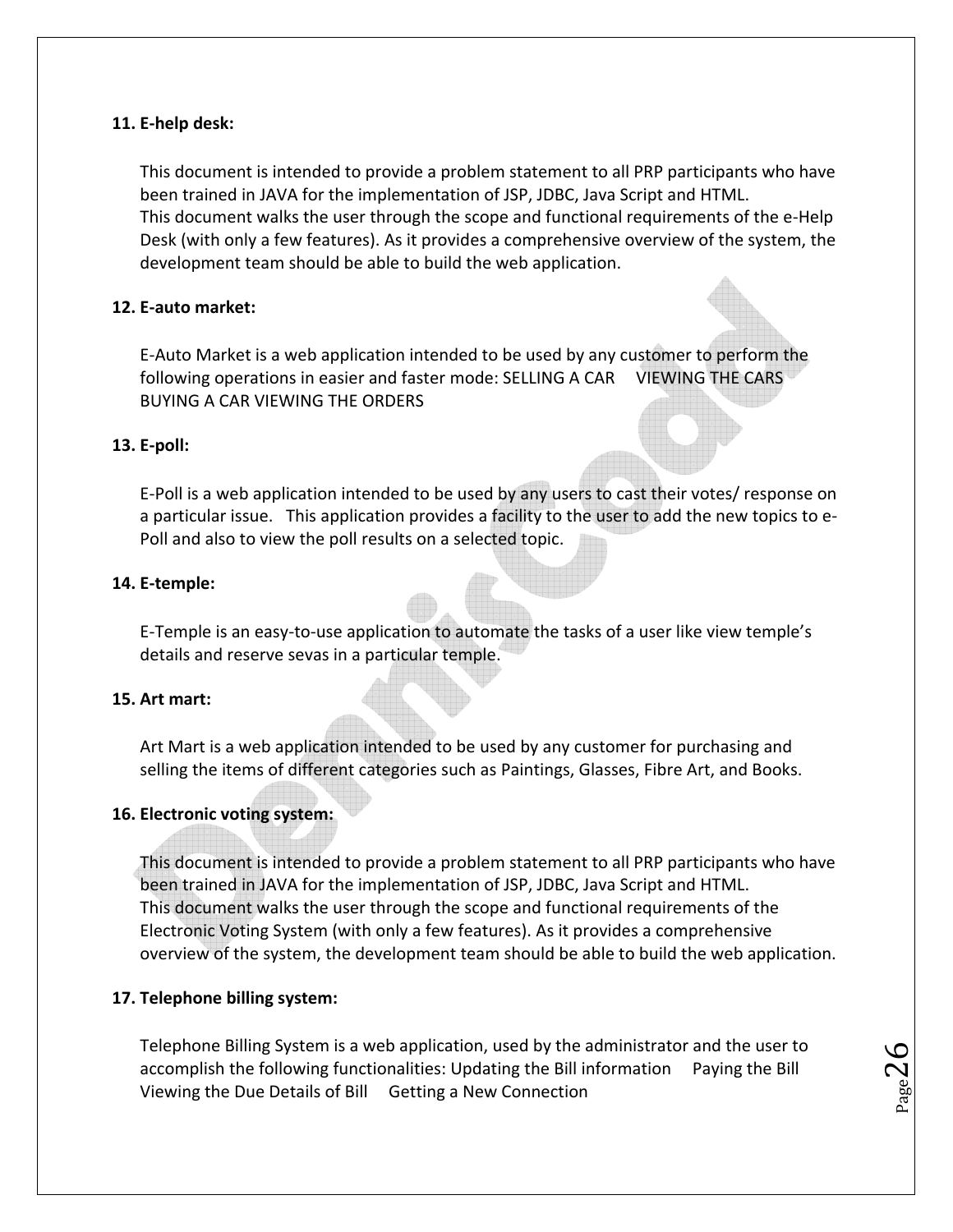#### **18. Integrated product support:**

Integrated Product Support is a web application which maintains inventory details of different departments within an organization. The Integrated Product Support has the following functions. The application allows the user to enroll with the application on furnishing details such as: First Name Last Name Password Type of User (Clerk Manager, Owner)

#### **19. House rental management system:**

House Rental Management System is a web application intended to be used by property owners (House owners) and tenants to advertise and locate the targets. Property owners (House owners) and tenants to advertise and locate the targets. Registration Adding property details Adding Property Requirement Search for the Property.

#### **20. Virus repository system:**

Virus Repository System is a web application that is intended to maintain the virus related information and to assist the users with possible anti‐dotes for the virus attacks, the user can also alert the system admin about the virus threats found on the system. The system is intended to be used by the normal user and the system admin.

#### **21. Ticket Reservation System:**

Online Cinema Ticket Booking is a web application intended to be used by the administrator and the user to accomplish the following functionalities:: Administrator Module User Module Administrator Module allows the user to perform the following operations: To Add Theatre Details To ad movie Details User Module allows the user to perform the following operations: To view Movie Details To make the reservation To Cancel Reservation.

#### 22. **Human Resource management system**:

Human Resource management system is a web application, which maintains the employee details in an organization. Human Resource Management System is a web application intended to be used by the HR Department for the maintenance of employee database. System allows the user to add the individual's personal details on logging in as it automatically generates the Employee Number. Name of the employee, gender (male/female) Father's Name, Date of Birth, Nationality, Marital Status ( married / unmarried), Present Address, date of joining, designation, department, Qualification, salary, Employee status, telephone no etc.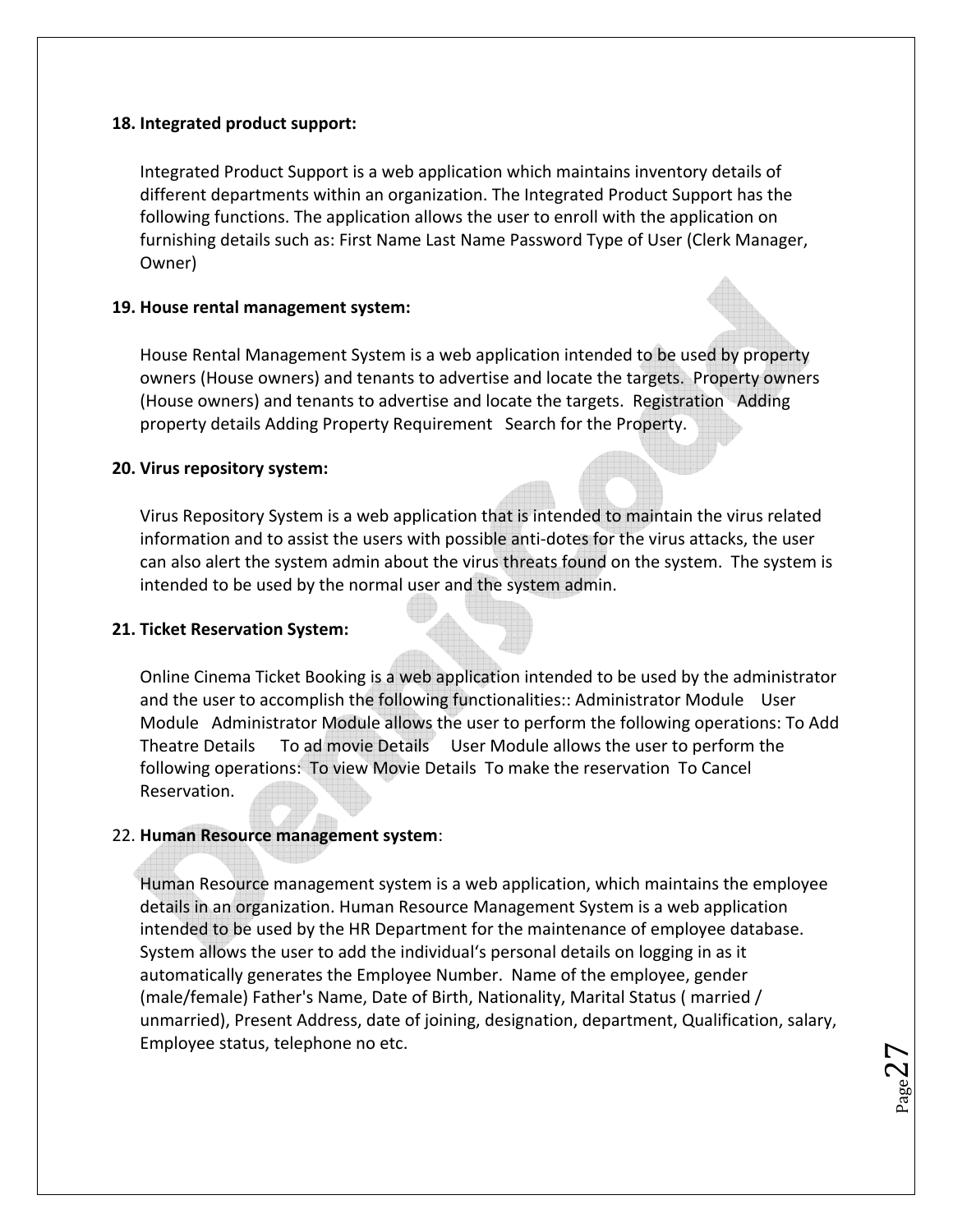#### **23. Automation of mandal education:**

The Automation of Mandal Education is a web application used to conduct inspections on schools in an administrative region such as city/ town/ municipality/ county and perform the operations like: Add School Details Add Inspection Details, Delete School Details , Delete Inspection Details, View School Details View Inspection Details.

#### **24. Book information system:**

The objective of the Book Information System is to provide an abstract view of the operations such as maintaining Faculty Books Details, Books Details Course Details.

#### **25. Cyclic cell authomation:**

Cyclic Cell Automation application demonstrates non interactive implementation of a cellular automaton pattern generator. The pattern evolves into demons (i.e. a stable pattern of spirals). Cyclic Cell Automation application animates the cell properties and behaviour of pixels on a grid.

#### **26. Student information system:**

System Tray Icon Generator is a standalone application that minimizes the application to an icon at the screen edge, or to the System Tray near the clock. On running the application the System Tray Icon Generator runs as a background daemon and when the associated icon is selected the system automatically places the icon in the system tray.

#### **27. Cargo planning system:**

Cargo Tracking System is a web application intended for a customer of a cargo delivery unit, for generating a report on the status of the cargo, based on the processing number.

#### **28. Product planning system:**

Product Planning System is a stand‐alone application where the end user is an office clerk and the administrator of an inventory. The application helps in forecasting the production of products.

#### **29. Product line management:**

Product Line Management is web based application which facilitates users to add, modify, delete and view products in the ware house. This enterprise requirements management software solution helps you implement a more efficient product management process in your organization.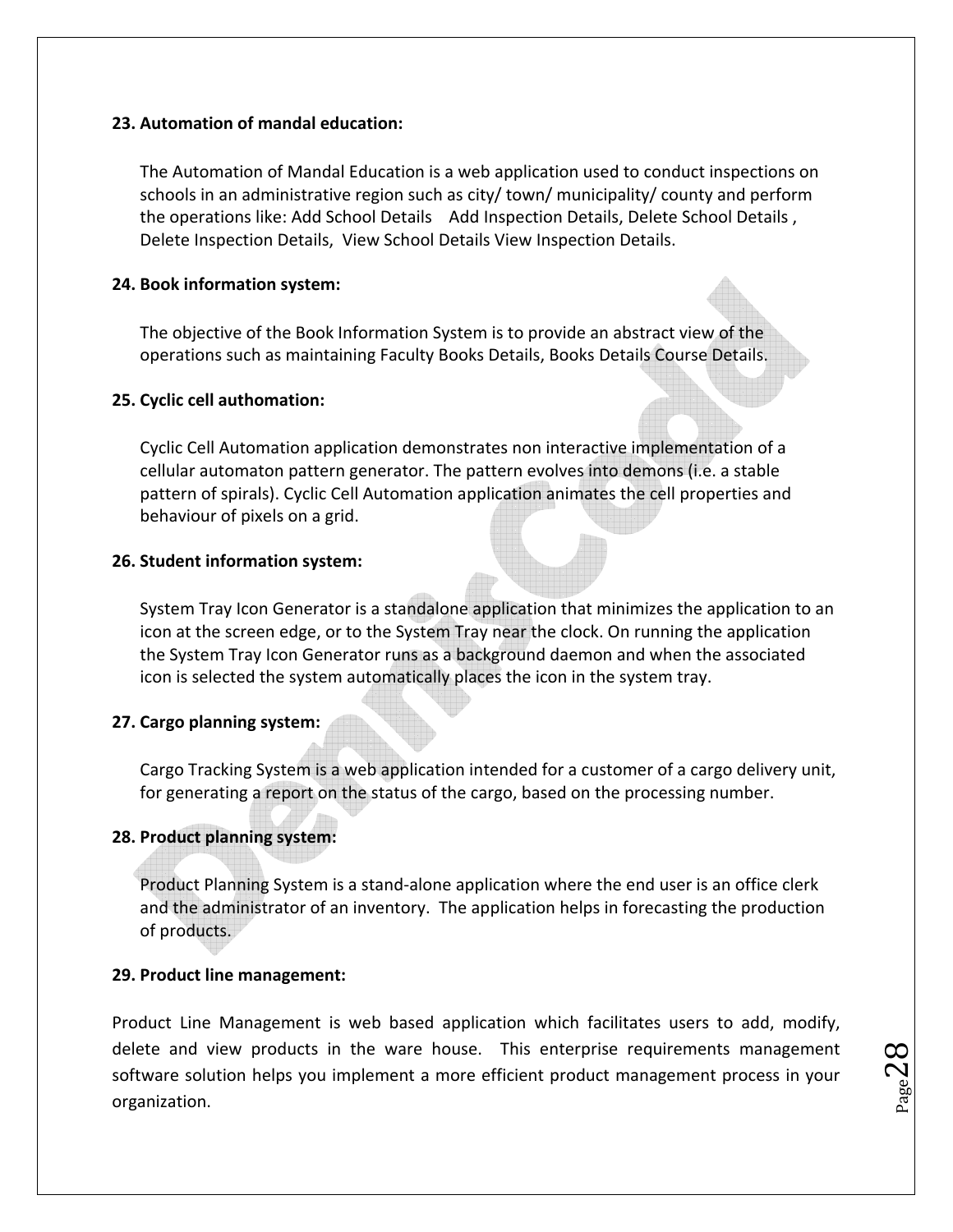#### **30. Vehicle investigation system:**

Vehicle Investigation System is a web application intended to be used by any user to perform the following functions: Registering the complain against the stolen vhicle. Tracing the status of the stolen vhicle Checking the status of the second‐hand vehicle Buying the second‐hand vehicle.

#### **31. School management system:**

School Management System is a web application, used by a School Administrator of a school to accomplish the following operations: Adding Student Record, Modifying Student Record, Deleting Student Record, Displaying list of all the Records

#### **32. Lab maintenance system:**

Lab Maintenance System is an application that automates the routine tasks of medical laboratory. This document walks the user through the scope and functional requirements of Lab Maintenance System (with only a few features). As it provides a comprehensive overview of the system, the development team should be able to build the web application.

#### **33. Library management system:**

Library Management System is a stand-alone application that is used to automate the functions of a library in an organization. Library Management System has functions as described below.

#### **34. License management system:**

License Management System is a web application intended to be used by software developers to simulate the functionalities of a typical Roads and Transport application.

#### **35. Loan tracking system:**

Loan Tracking System is a web application intended to be used by Loan Manager, Loan Officer, and any Customer. Loan Tracking System is used by Customer to accomplishing the following operations: View Loan Details, Apply for Loan, Know Status. Loan Tracking System is used by Loan Officer to accomplishing the following operations: View Loans by User, View all Loans. Loan Tracking System is used by Loan Manager to accomplishing the following operations: View Loans by User, View all loans, Change status.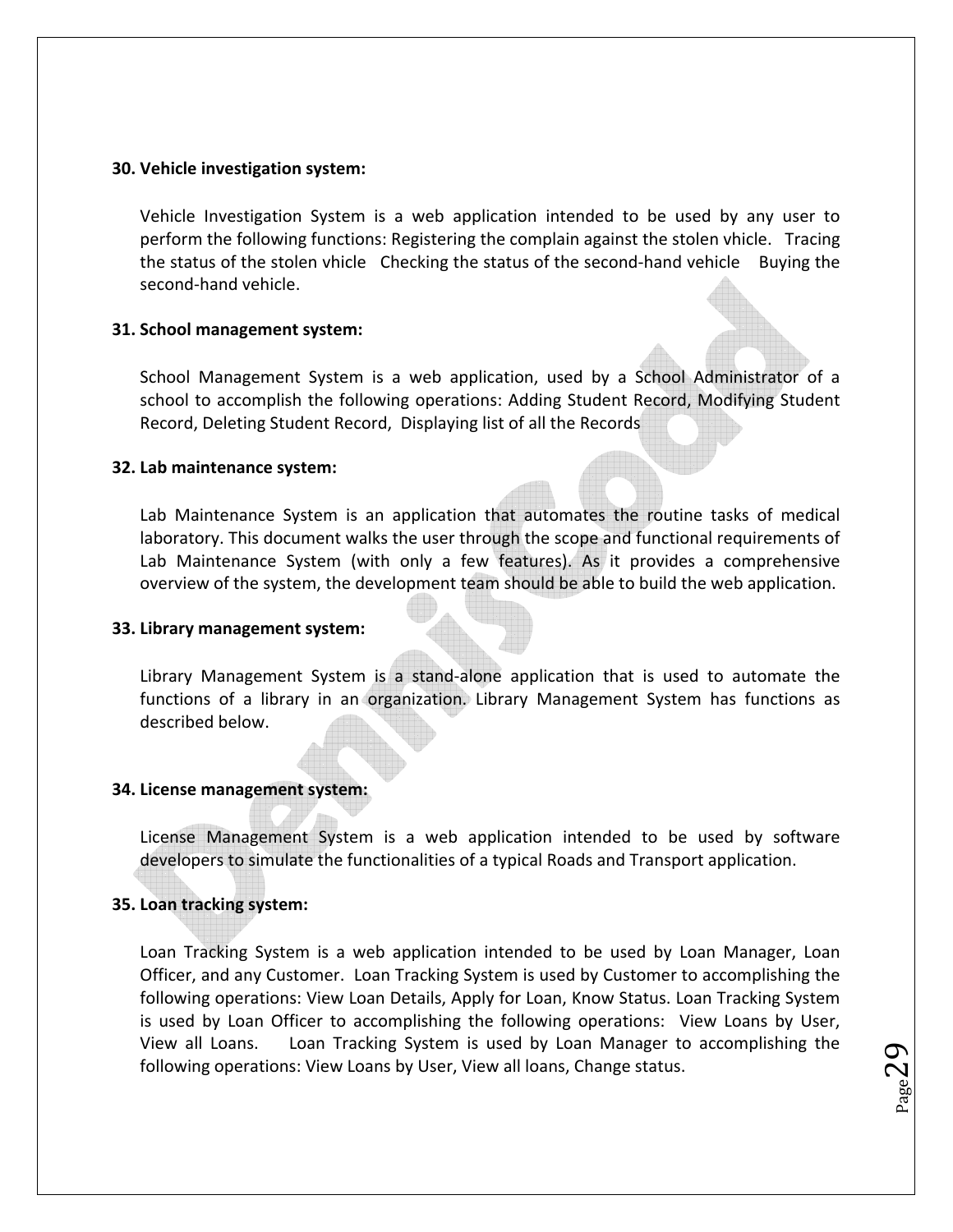#### **36. Employee information system:**

The objective of the Employee Information System is to provide an abstract view of Personal Details Employment Details

#### **37. Employee performance monitoring system:**

The performance and potential of an employee is very vital for organization well being. The employees are rewarded on the basis of their performance. This motivates an employee and helps to improve their performance.So far the employee performance monitoring system is established in any software companies with full automation. This is the first time we develop the system with full automated mode. Usually in the companies the time sheets or log sheets are in force. HR manager used to view the log sheets and time sheets when ever he has a complaint on the employee. But in case of an organisation which consists of 1000 or more employees HR can't view all the records of the employees to view their performance. The manual operations of the company to view the performance reports of the employees by the HR Manager will be taking days time.

#### **38. Employment exchange system:**

Employment Exchange is a web application that allows the officer at the employment bureau to search for a suitable candidate in case the opportunity arises. The users of the system fall under two categories namely employment officer to register the candidate and the administrator to view the profiles of the candidates.

#### 39. **Examination process system:**

Examination Process System is a web application intended to be used by software developers who need to develop applications that monitor and analyze conditions in various colleges.

#### **40. File management system**

File Management System is a standalone application which performs operations such as: Search a File Create a new folder Read contents of a file Move a file

#### **41. Flight reservation system**

Flight Reservation System is a standalone application that facilitates the user to make a reservation on a particular flight. Whether you have a startup or an existing airline, Flight Reservation System can streamline your booking and reservation management tasks by combining booking, scheduling, customer management, reporting and back office functions into one web‐based application.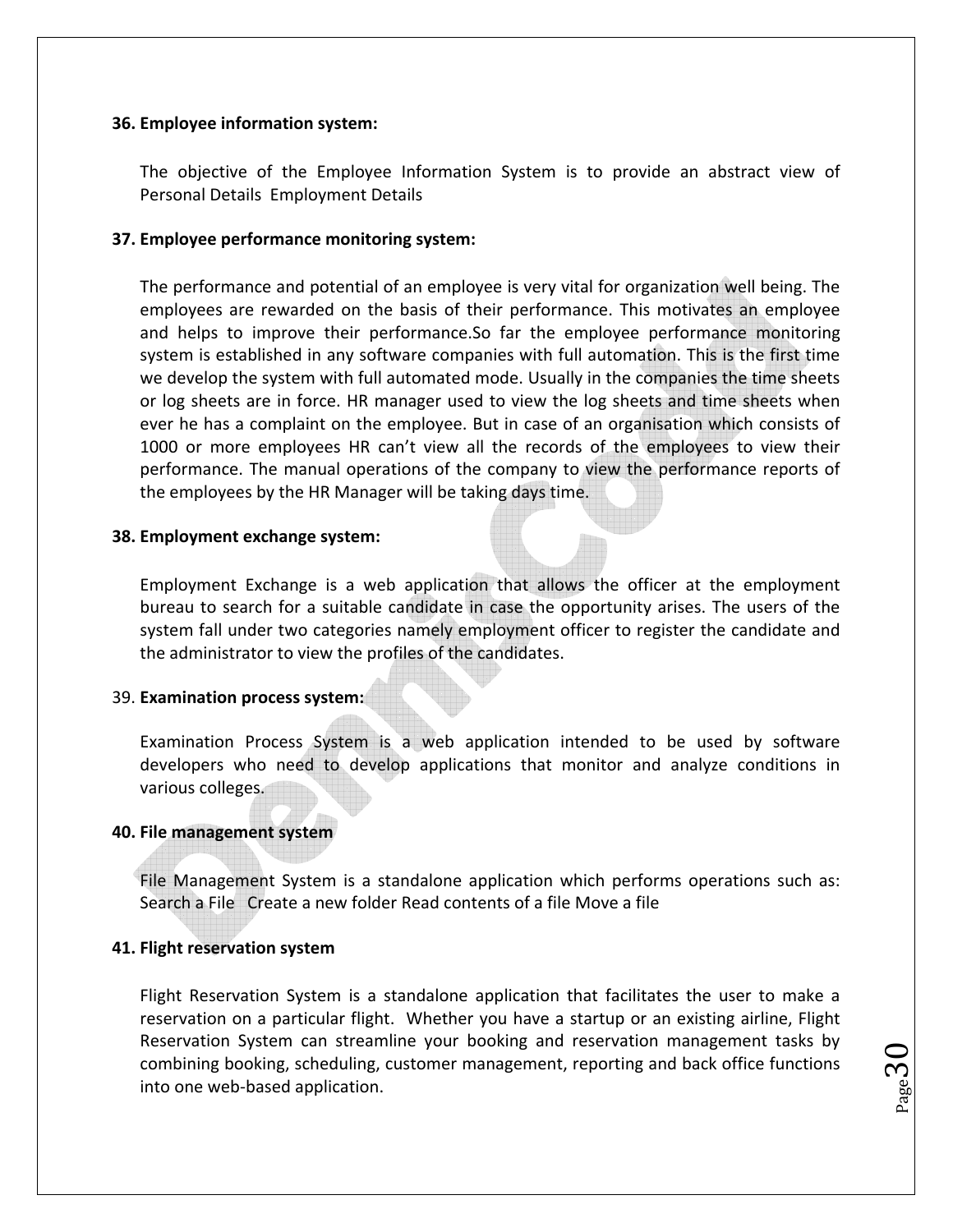#### **42. Resort reservation system**

Resort Reservation System is a web application that allows the user to check the accommodation details of a resort, availability of the accommodation and to reserve an accommodation.

#### **43. Gas billing system**

Gas Billing System is a web application, which will be helpful for a front office executive of a gas agency to book gas cylinder for the customer. Utility Billing and Cash Receipting, used in tandem, automate and simplify any utility department's workflow. Sub‐modules provide additional increases in efficiency. Electronic billing/payment offers your customers the option of conducting transactions online.

#### **44. Hospital management system**

Hospital Management System is a java application, which automates the routine tasks of the front‐office in a hospital. It maintains the details of inpatients and outpatients. Hospital Management System is an application to assist the front office staff on a hospital to maintain both inpatient and outpatient treatment details. Application allows the user to login username and password. By default username and password is set to pro and pro respectively. The application allows the front-office executive to create a patient information form as soon as he is admitted into the hospital. The following information needs to be furnished for creating an InPatient record. When the in‐patient is discharged from the hospital, the Patient Name should be selected from the drop-down list and press <submit> button. After the patient is successfully discharged system should display proper message. The application allows the front‐office executive to create a patient information form as soon as he is admitted into the hospital. The following information needs to be furnished for creating an OutPatient record.

#### **45. Restaurant Management System**

Restaurant Manager is a web application where users can make online table reservations and place orders on selected food items. Restaurants are all about the details, and one of the most important in terms of profitability is successfully managing the "real estate" ‐ that is, the efficient use of tables and seats to maximize guest flow.

#### **46. Insurance management system**

Insurance Management System is a stand‐alone application that automates the routine tasks of an insurance agent. routine tasks of an insurance agent. username and password is set to xxx and xxx respectively. User needs to provide the following information to add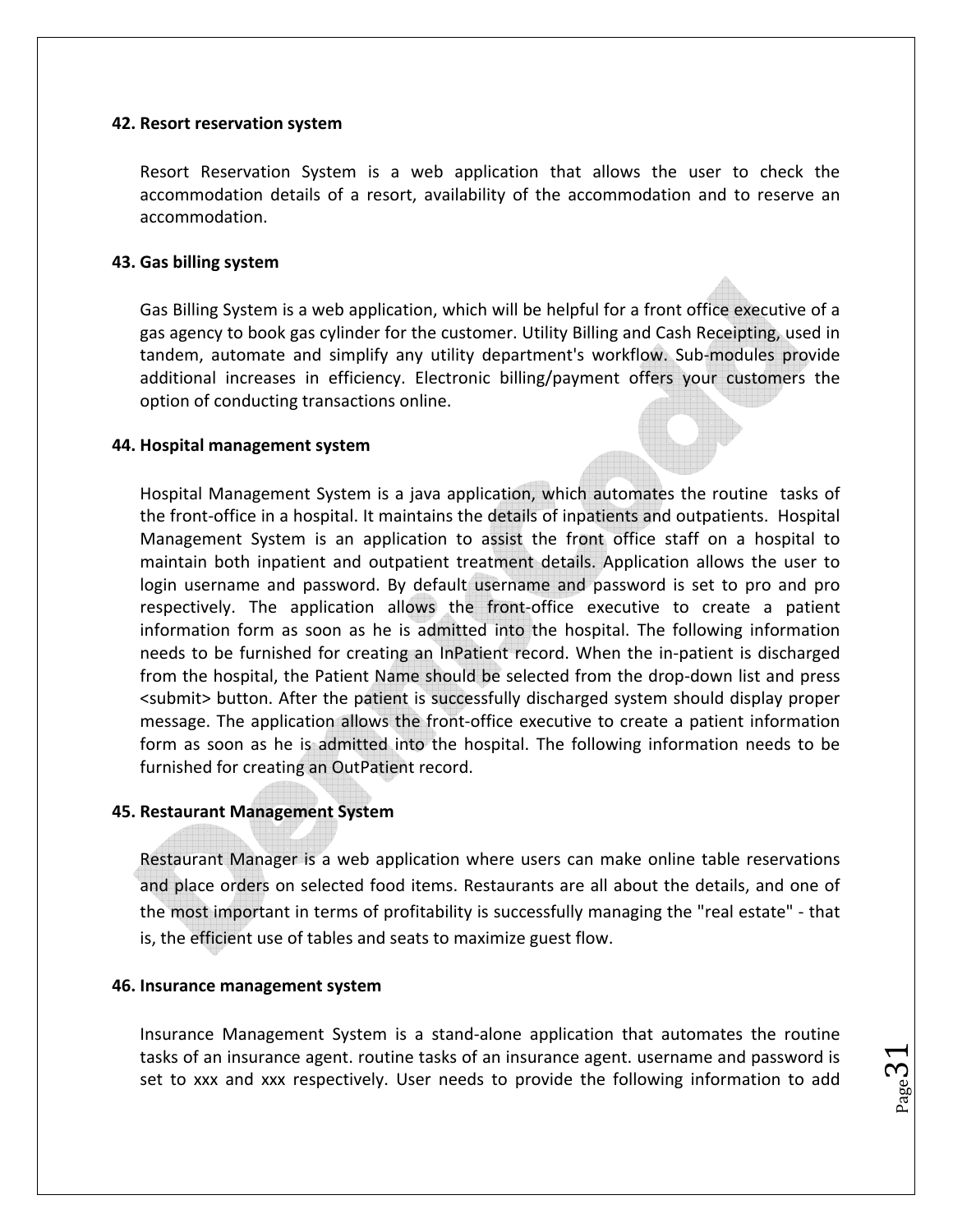insurance details to the system. Policy ID Policy type Policy holder's name, insured amount etc

 $_{\rm Page}$ 32

#### **47. Inventory management system**

The end‐user of the system is the company agent, who operates the system to maintain the purchase and sales details. The application allows the user to generate a purchase order of the company with the following details: Product Name, Poduct ID Price Date Quantity / Units

#### **48. Hardware Store Management System**

Hardware Store Software is a flexible, integrated, inventory control, point of sale and accounting package designed in conjunction with our existing Hardware Store clients. Windward's Hardware Store Software includes the components you need to help you take control of every aspect of your business.

#### **49. Mobile phone information system**

Mobile Phone Information System is to be an easy-to-use application to automate the tasks of administrator and customer like adding, viewing, modifying, and deleting mobile details.

#### **50. Work folw management system**

Work Flow Management System is a stand‐alone application, which is helpful for a Supervisor and the Employees to keep track of their schedules. The application allows the user to add and view the schedules.

#### **51. Village information system**

Village Information System is intended to be used by software developers who need to develop web applications. The primary objective of the Village Information System was to develop a System focussing on the following lines: Maintaining Village Details, Adding Module Data

#### **52. Corporate training management system:**

Corporate Training Coordinator is a web application intended to be used by an office clerk to keep track of Instructor Details, Training Metrics Details and Book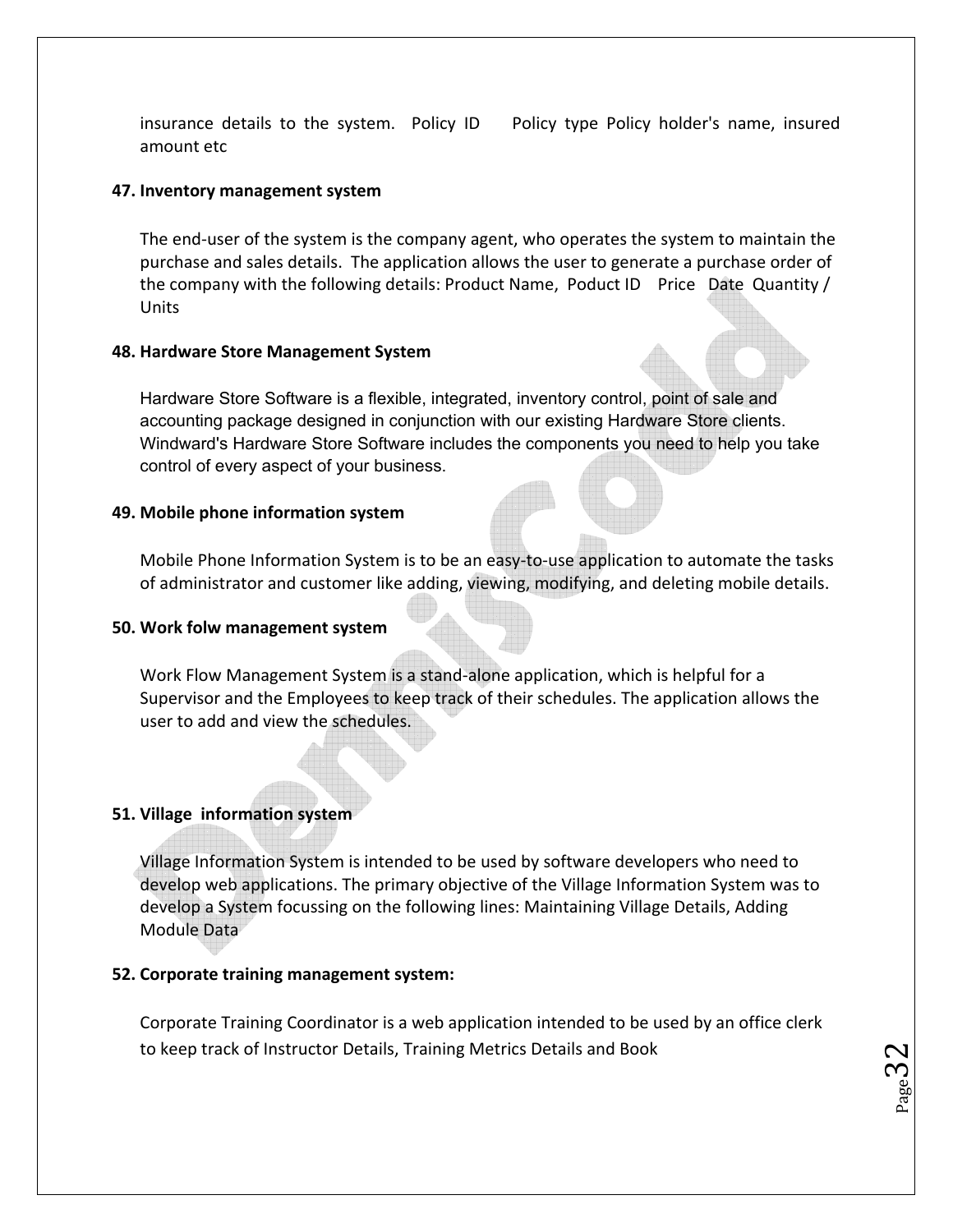The objective of the Corporate Training Coordinator is to provide an abstract view of the operations such as maintaining

- Instructor Details
- Training Metrics Details
- Book Details

There are two types of users for the application namely administrator and user. The application should allow the administrator to add the instructor name, skill set, E‐Mail, Phone No. etc and also view the above details and also allow the administrator to keep the record of Course Name , Duration in Days, Course Fee etc

#### **53. Nationwide students information system**

Nationwide Students Information System is a web application that provides information about all students from a university in batch wise. The user if privilege is given can view the details of the student with the certificate number.

#### **54. Project defect monitoring system**

Project Defect Monitoring System is a web application that is used to monitor the defects that are encountered during the process of project development in an organization.

#### **55. Cricket player information system**

Cricket Player Information System is a client‐server application intended to be used by any user to add, delete and modify the record of cricket players.

#### **56. Customer report system**

Customer Report System is a web application intended to be used by help‐desk and other support personnel. This system logs the customer's queries and feedbacks to be viewed by the help‐desk personnel and their clarifications are displayed on the website.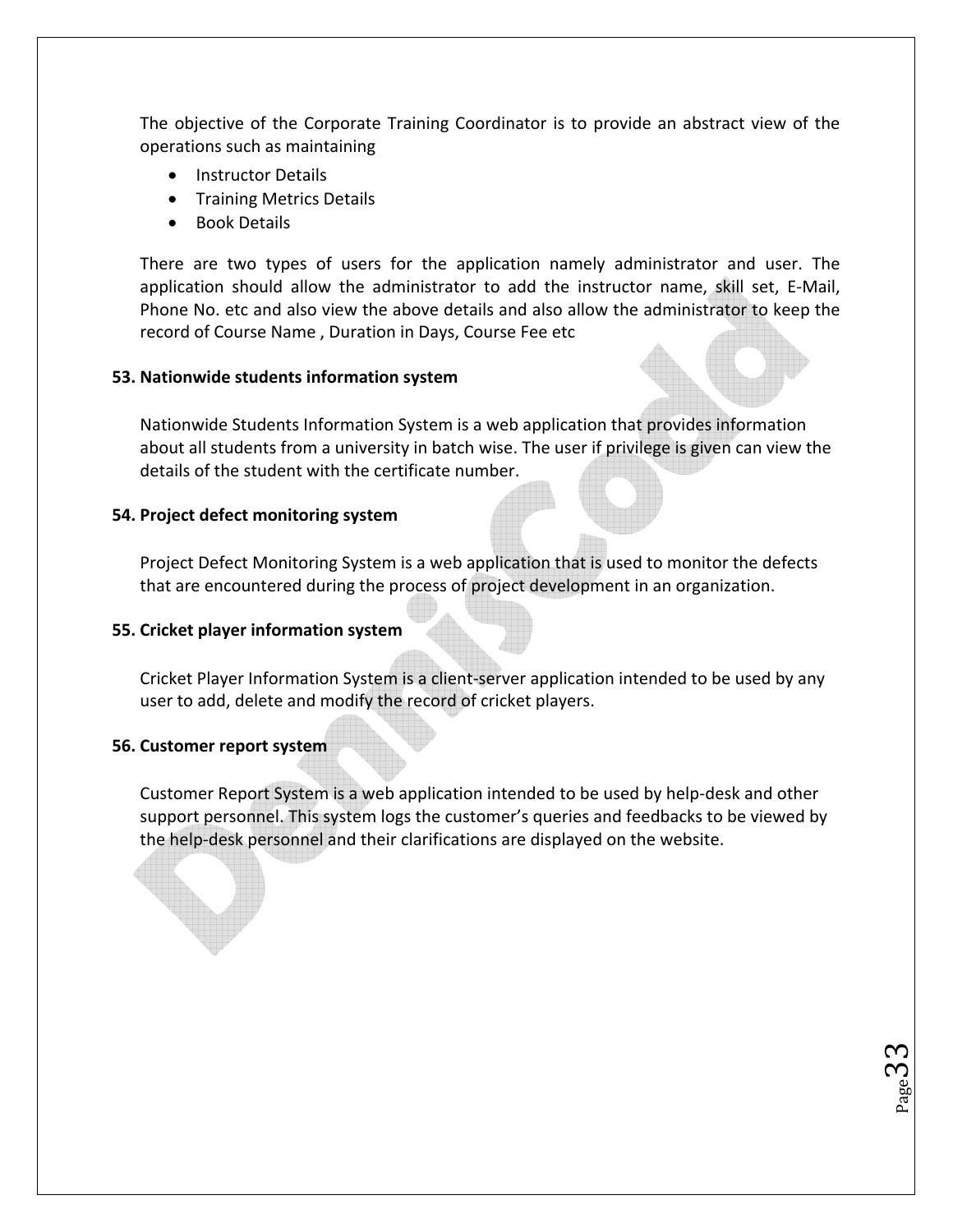### **Online Projects**

#### **1. Online Banking System ( Net Banking )**

On line banking is an essential activity in the present world for doing the banking operations. Every bank to reduce the transactional delay with the customer and give more facilities to the customers online banking is one of the important factor in banking. The project team has developed online banking with contemporary features. To lure potential clients into their finance schemes, the Net fraudsters designed some of their Web sites to look like they were run by an international clearinghouse for financial securities. Other sites gave the impression that they were operated by Bloomberg L.P., the financial news and Information Company.To access your account information through Online Banking you need to first logon with your member number and personal identification number (PIN). Once you have logged onto Online Banking you will be presented with a screen containing quick information about your accounts. Each account is listed on its own line with pertinent information like balance and description provided as well as the account number which will link you to detailed transaction history on that account. Some account types, like Money Market and IRA Certificates, may require clicking an additional link to view the accounts

#### **2. Online Test for Students' Proficiency**

On line test for STUDENTS PROFICIENCY is a project to facilitate the students who are intend to write Software Jobs Entrance examinations. This project give a clear picture about the questions and patterns of the examination and it is a prototype examination for the new students who wants to develop the proficiency in the subjects to face Software Jobs Entrance examinations.

The online examination system facilitates conducting the examination online. The examination is purely based on multiple choice question and true/false. The results would be announced as soon as the examination is over. This project is developed on web based applications and conned to Oracle 9i database.

#### **3. Online GRE Test**

The online examination system facilitates conducting the examination online. The examination is purely based on multiple choice question and true/false. The results would be announced as soon as the examination is over. This project is developed on web based applications and conned to Oracle 9i database.

#### **4. Online college registration**

Online College Registration is an easy‐to‐use application to automate the tasks of a Student like registration, cancellation and recruitment with the college etc. This application provides an interface to stream line data entry and apply for the selected college.

The objective of the Online College Registration is to provide an abstract view of the operations such as

 $_{\rm Page}$ 34

• Recruitment, • Name, • Location, • Name, • Password Applying for Colleges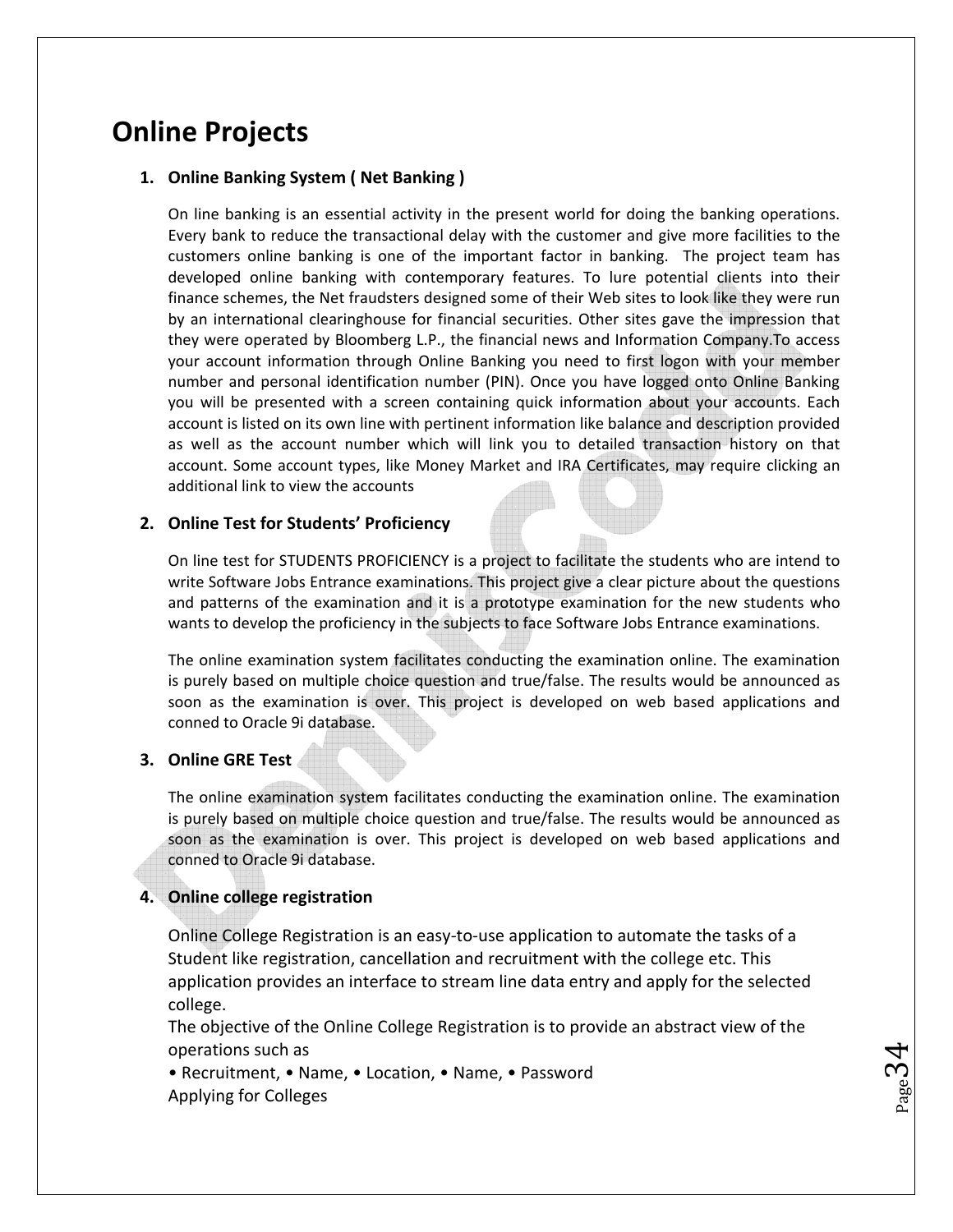#### Cancellation

Online College Registration also generates various colleges list and reports for the above details.

#### **5. Online ship reservation**

Online Ship Reservation is a web application intended to be used by the user to accomplish the functionalities such as viewing the ship information, reserving ship ticket(s), and cancelling the reservation.

#### **6. Online bank administrator**

The objective of the Online Bank Administrator is to provide an abstract view of the operations such as Approving Registrations, Approving Loans Closing an Account, Approving Deposits.

#### **7. Online bank customer**

The objective of the Online Bank Customer is to provide an abstract view of the operations such as Opening an Account, Deposit Amount Withdraw Amount, Display Balance Amount, Display Transaction Details, Transfer Funds, Currency Transfer Aply for a loan.

#### **8. Online nursery maintenance**

Online Nursery Maintenance is an easy‐to‐use web application used to automate the following functionalities of User and Administrator:

User Functionalities Viewing Plant List Ordering for Plants Administrator Functionalities Adding Plant to List Viewing and Editing Plant List Viewing the Orders List

#### **9. Online inventory support**

Online Inventory Support is an easy-to-use application to automate the tasks of an Inventory like managing item details and supplying items etc. This application provides an interface to stream line data entry and report generation.

 $P_{\text{age}}$ 35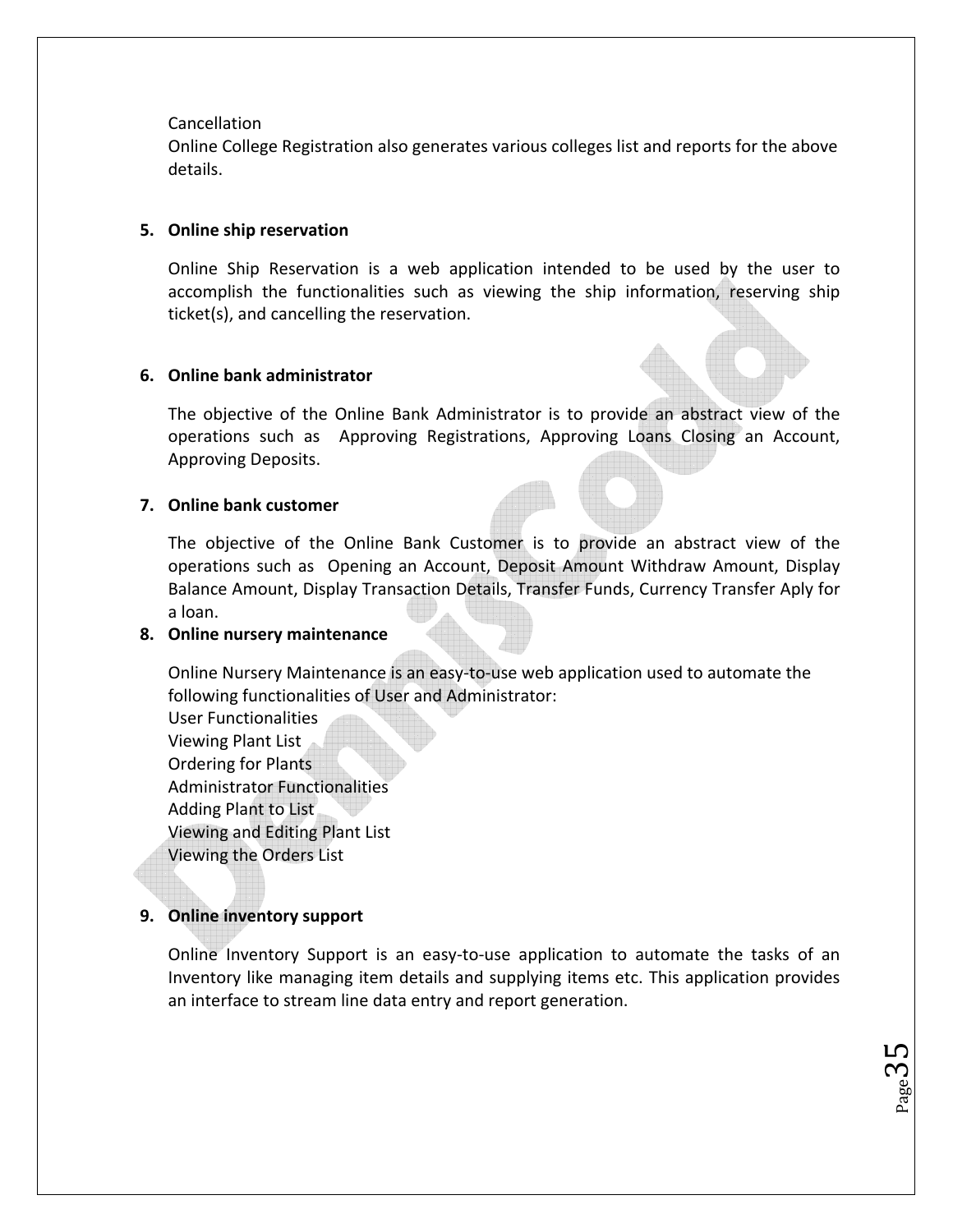#### **10. Online health care**

Online Health Care is a web application that helps you to find health professionals, services and facilities in various organizations.

#### **11. Online gate pass**

Online Gate Pass is an easy‐to‐use application to automate the tasks of employee and security administrator of requesting for a guest pass and issuing the guest pass respectively.

#### **12. Online address book**

The application allows you to easily maintain an online address book containing names, addresses and email address. To add a contact, the user should be able to enter  $\bullet$ 

• Name, • Age, • Address, User ID

E‐mail Address

The user should be able to modify and delete the above details.

#### **13. Online file browser**

The objective of the Online File Browser is to provide an abstract view of the operations such as:

Size

Browsing File and Directories Creating Files and Directories Moving and Copying Files Upload and Download Files

#### **14. Online car garage**

Online Car Garage is a web application where the owner of the vehicle can track the status and the administrator can update the owner with the cost, date of collection etc.

#### **15. Online book store**

Online Book Store is an easy‐to‐use application to automate the tasks of e‐Book Shoppe. This application provides an interface to stream line data entry and report generation. Reports are generated on variety of parameters.

The objective of the Online Book Store is to provide an abstract view of the operations such as

 $_{\rm Page}$ 36

• Author, • Title, • Author, • Publisher, • Price Search Book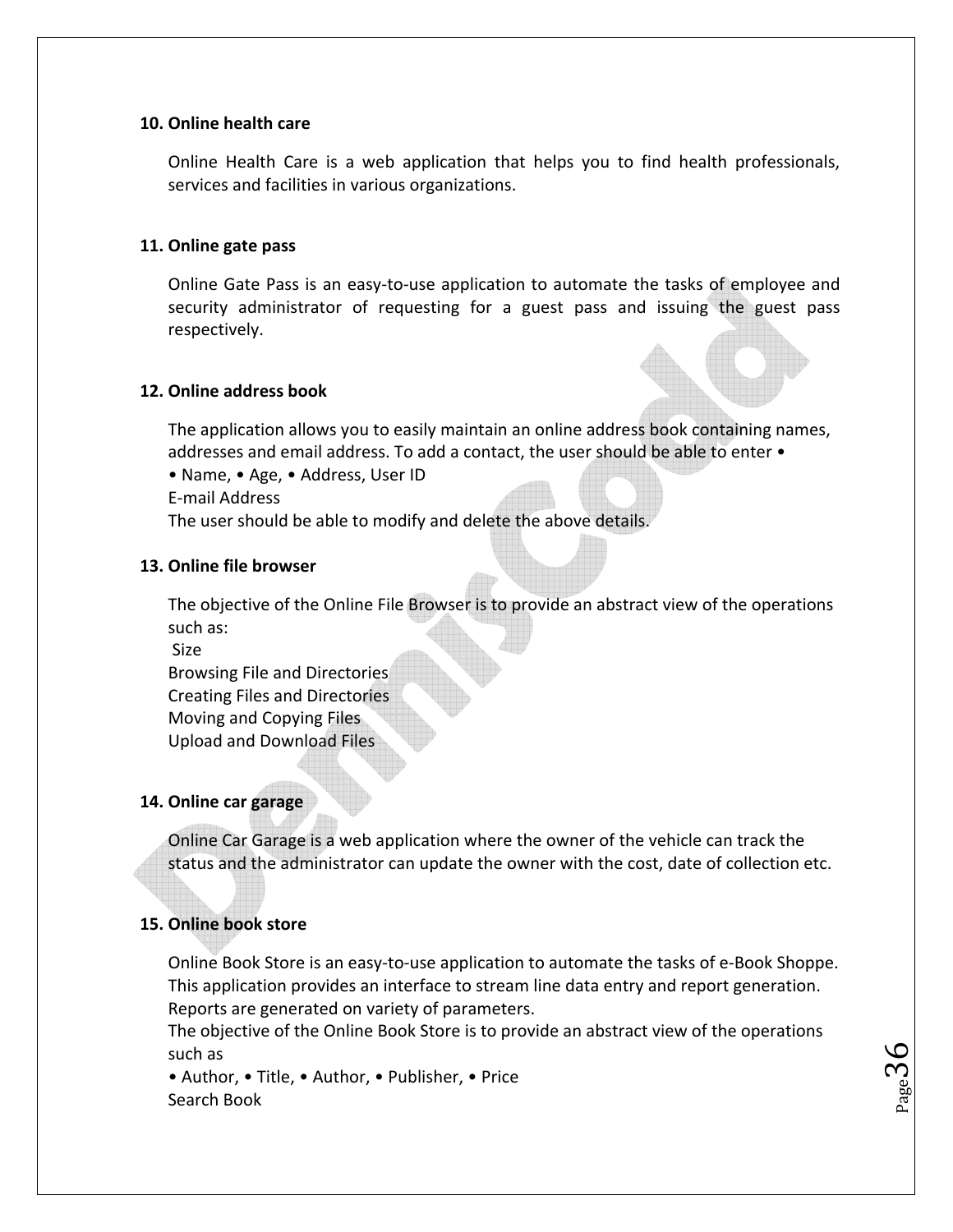Purchase Book

Online Book Store also generates various reports for the above details.

#### **16. Online book club**

Online Book Club is a web application that allows users to purchase, donate and search for book titles.

#### **17. Online paper mart**

Online Paper Mart application functions are in two modules, the Administrator module and the Customer module. In the Administrator module the user can add and view the product details and he can add, delete, modify, and view the customers' details. In Customer module, customer needs to furnish the order details form in order to place an order.

#### **18. Online address book**

The application allows you to easily maintain an online address book containing names, addresses and email address. To add a contact, the user should be able to enter •

• Name, • Age, • Address, •User ID

E‐mail Address

The user should be able to modify and delete the above details.

#### **19. Online cinema ticket booking**

Online Cinema Ticket Booking is a web application intended to be used by the administrator and the user to accomplish the following functionalities:: Administrator Module User Module Administrator Module allows the user to perform the following operations: To Add Theatre Details To ad movie Details User Module allows the user to perform the following operations: To view Movie Details To make the reservation To Cancel Reservation.

#### 20. **Online Food Ordering System**

Online Pizza Ordering is a web application that facilitates users to order a pizza over the internet. The Online Food Ordering System helps you save valuable time by eliminating the need of taking orders over the phone and ends your dependence on costly, multiple phone lines. Our online food order system automatically builds a valuable customer information database as and when orders are placed on your website. This enables targeted marketing campaigns! The restaurant menu software also provides live sales reports and statistics online through an exclusive password protected account management page